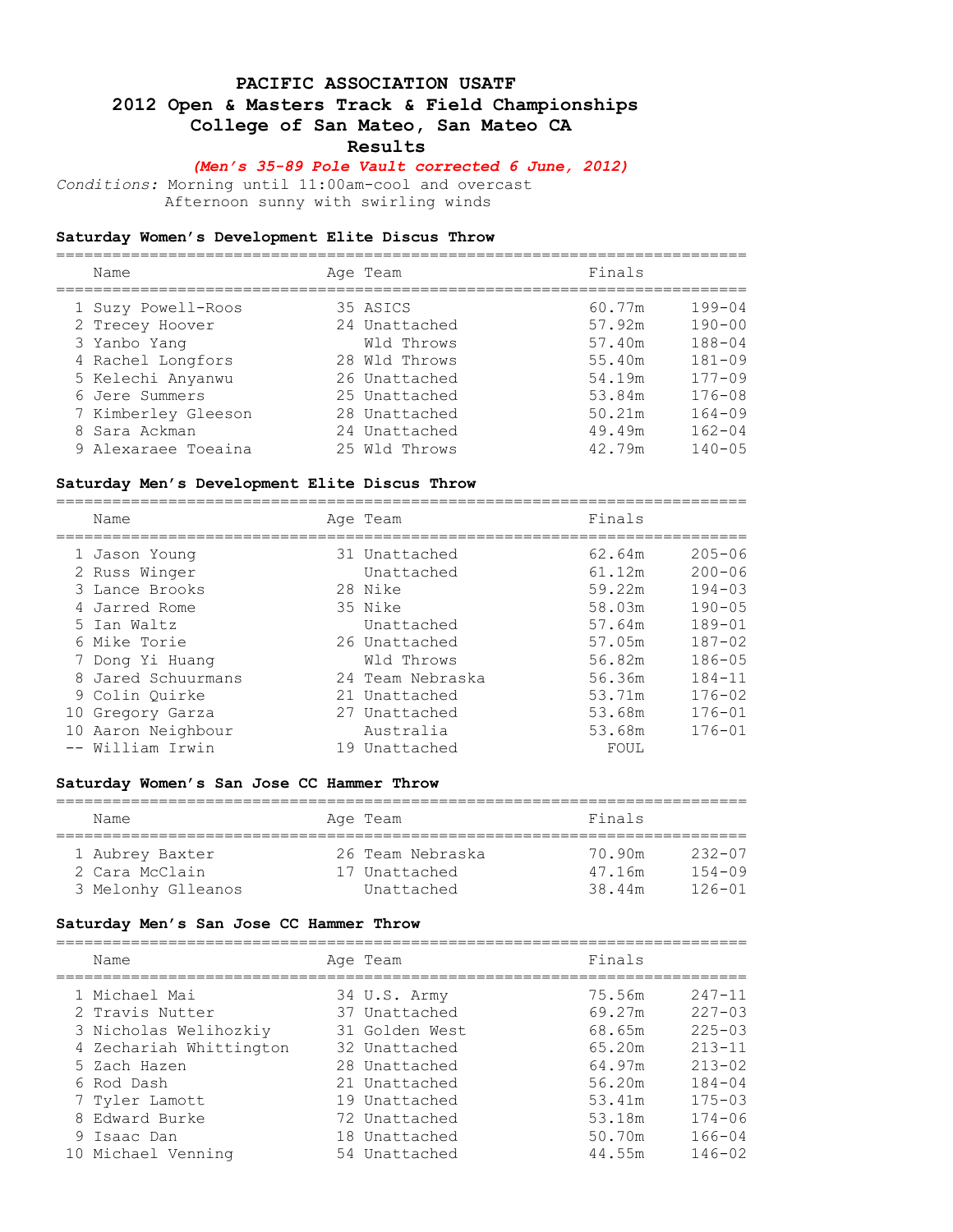| 11 Jeffrey Spilker | 20 Unattached  | 44.10m | 144-08     |
|--------------------|----------------|--------|------------|
| 12 Edward Noves    | 50 Unattached  | 41.76m | 137-00     |
| 13 Gary John       | 63 Golden West | 33.82m | $110 - 11$ |

# **Women 40-44 100 Meter Dash**

| Name       |  | Age Team      | Finals Wind |     |  |  |
|------------|--|---------------|-------------|-----|--|--|
| Finals     |  |               |             |     |  |  |
| 1 Katy Orr |  | 41 Unattached | 15.44       | 2.0 |  |  |

# **Women 45-49 100 Meter Dash**

| Name             |  | Age Team      | Finals Wind |  |  |  |
|------------------|--|---------------|-------------|--|--|--|
|                  |  |               |             |  |  |  |
| 1 Janie Philpott |  | 48 Unattached | 14.26 2.0   |  |  |  |

# **Women 50-54 100 Meter Dash**

| Name             |  | Age Team        | Finals Wind |     |  |  |
|------------------|--|-----------------|-------------|-----|--|--|
|                  |  |                 |             |     |  |  |
| 1 Liz Palmer     |  | 51 Golden West  | $13.18$ 2.0 |     |  |  |
| 2 Yuko Hayashi   |  | 54 MacCanDo Ten | 16.71       | 2.0 |  |  |
| 3 Marti Atkinson |  | 51 Golden West  | 17.66       | 2.0 |  |  |
| 4 Diana Bubanja  |  | 51 Unattached   | 18 62       | 2 O |  |  |

# **Women 60-64 100 Meter Dash**

| Name              | Age Team        | Finals Wind |  |
|-------------------|-----------------|-------------|--|
|                   |                 |             |  |
| 1 Sharlet Gilbert | 61 Lake Merritt | 16.05 2.0   |  |

### **Women Open 100 Meter Dash**

| Name                                       | Age Team                       | Finals         | Wind       |
|--------------------------------------------|--------------------------------|----------------|------------|
| 1 Tameisha King Gabriel<br>2 Melana Llopis | 31 Unattached<br>20 Unattached | 12.21<br>12.90 | 1.9<br>1.9 |
| 3 Lauren Cariaso<br>4 Jennifer Sartorio    | 15 Team Olympia                | 13.10<br>13.39 | 1.9<br>1.9 |
| 5 Cerah Moren                              | 23 Unattached<br>12 Unattached | 13.44          | 1.9        |
| 6 Alexsis Boone<br>7 Scout Bassett         | 19 Unattached<br>23 Unattached | 13.62<br>2034  | 1.9<br>19  |

### **Women 45-49 200 Meter Dash**

| Name             | Age Team      | Finals Wind  |  |  |  |  |
|------------------|---------------|--------------|--|--|--|--|
|                  |               |              |  |  |  |  |
| 1 Janie Philpott | 48 Unattached | $31.62 -2.0$ |  |  |  |  |

#### **Women 50-54 200 Meter Dash**

| Name             | Age Team        | Finals Wind  |  |
|------------------|-----------------|--------------|--|
| 1 Barbara Kortes | 51 Golden West  | $35.14 -2.0$ |  |
| 2 Yuko Hayashi   | 54 MacCanDo Ten | 38 14 $-2$ 0 |  |

### **Women 60-64 200 Meter Dash**

|  | Name              |  | Age Team        | Finals Wind  |  |  |  |
|--|-------------------|--|-----------------|--------------|--|--|--|
|  |                   |  |                 |              |  |  |  |
|  | 1 Sharlet Gilbert |  | 61 Lake Merritt | $35.17 -2.0$ |  |  |  |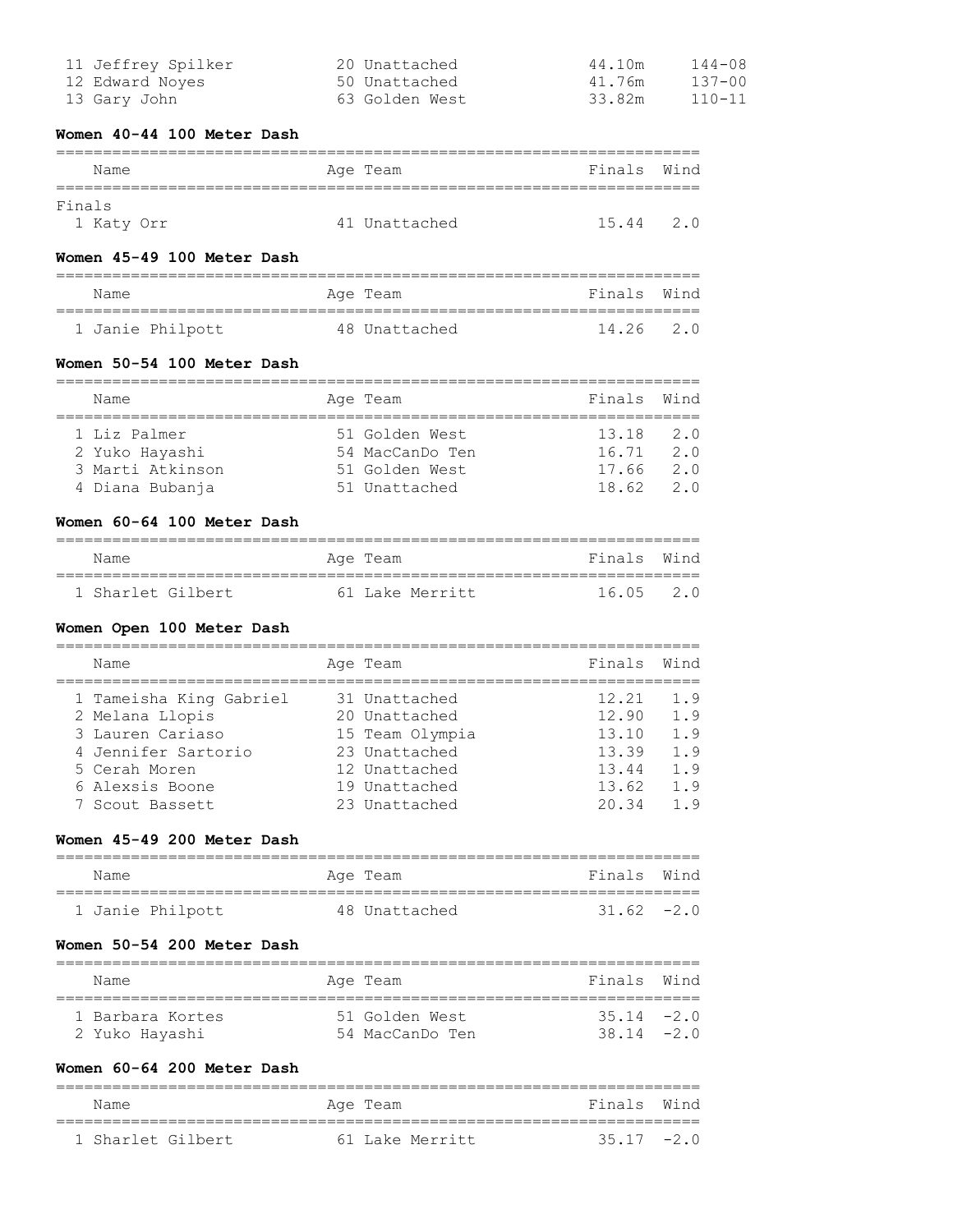### **Women Open 200 Meter Dash**

| Name            | Age Team      | Finals Wind   |  |
|-----------------|---------------|---------------|--|
|                 |               |               |  |
| 1 Kelly Fogarty | 23 Unattached | $24.51 - 3.2$ |  |
| 2 Melana Llopis | 20 Unattached | $27.04 - 3.2$ |  |
| 3 Scout Bassett | 23 Unattached | $48.91 - 3.2$ |  |

### **Women 35-39 400 Meter Dash**

| Name            | Age Team          | Finals          |  |  |  |  |
|-----------------|-------------------|-----------------|--|--|--|--|
| 1 Vanessa Lordi | 35 West Valley TC | $1 \cdot 04$ 74 |  |  |  |  |

### **Women 40-44 400 Meter Dash**

| Name                | Age Team        | Finals          |
|---------------------|-----------------|-----------------|
| 1 Aeron Arlin Genet | 44 Running Diva | $1 \cdot 02$ 87 |
| 2 Kathy Craft       | 41 Unattached   | 1:06.96         |

### **Women 45-49 400 Meter Dash**

| Name             | Age Team       | Finals          |
|------------------|----------------|-----------------|
| 1 Janie Philpott | 48 Unattached  | 1.09.43         |
| 2 Barbara Lebeck | 49 Golden West | $1 \cdot 15$ 10 |

# **Women 50-54 400 Meter Dash**

| Name                                                    | Age Team                                          | Finals                        |
|---------------------------------------------------------|---------------------------------------------------|-------------------------------|
| 1 Diana Yale<br>2 Diana Bubanja<br>3 Catherine Hennelly | 50 Unattached<br>51 Unattached<br>52 Mission Mult | 1:10.91<br>1:23.91<br>1:37.65 |

#### **Women Open 400 Meter Dash**

| Name               | Age Team       | Finals  |
|--------------------|----------------|---------|
|                    |                |         |
| 1 Catherine Eke    | 23 Unattached  | 54.02   |
| 2 Sirena Williams  | 24 Unattached  | 58.95   |
| 3 Stephanie Downey | 33 West Valley | 1:02.99 |
| 4 Nicole Campbell  | 29 West Valley | 1:04.18 |
|                    |                |         |

# **Women 40-44 800 Meter Run**

| Name                | Age Team        | Finals  |
|---------------------|-----------------|---------|
| 1 Aeron Arlin Genet | 44 Running Diva | 2:20.15 |
| 2 Kira Abercromby   | 40 Running Diva | 2:24.15 |

# **Women 50-54 800 Meter Run**

| Name         | Age Team      | Finals    |
|--------------|---------------|-----------|
| 1 Diana Yale | 50 Unattached | $2.55$ 67 |

# **Women 60-64 800 Meter Run**

| Name              | Age Team        | Finals  |
|-------------------|-----------------|---------|
| 1 Sharlet Gilbert | 61 Lake Merritt | 3.02.87 |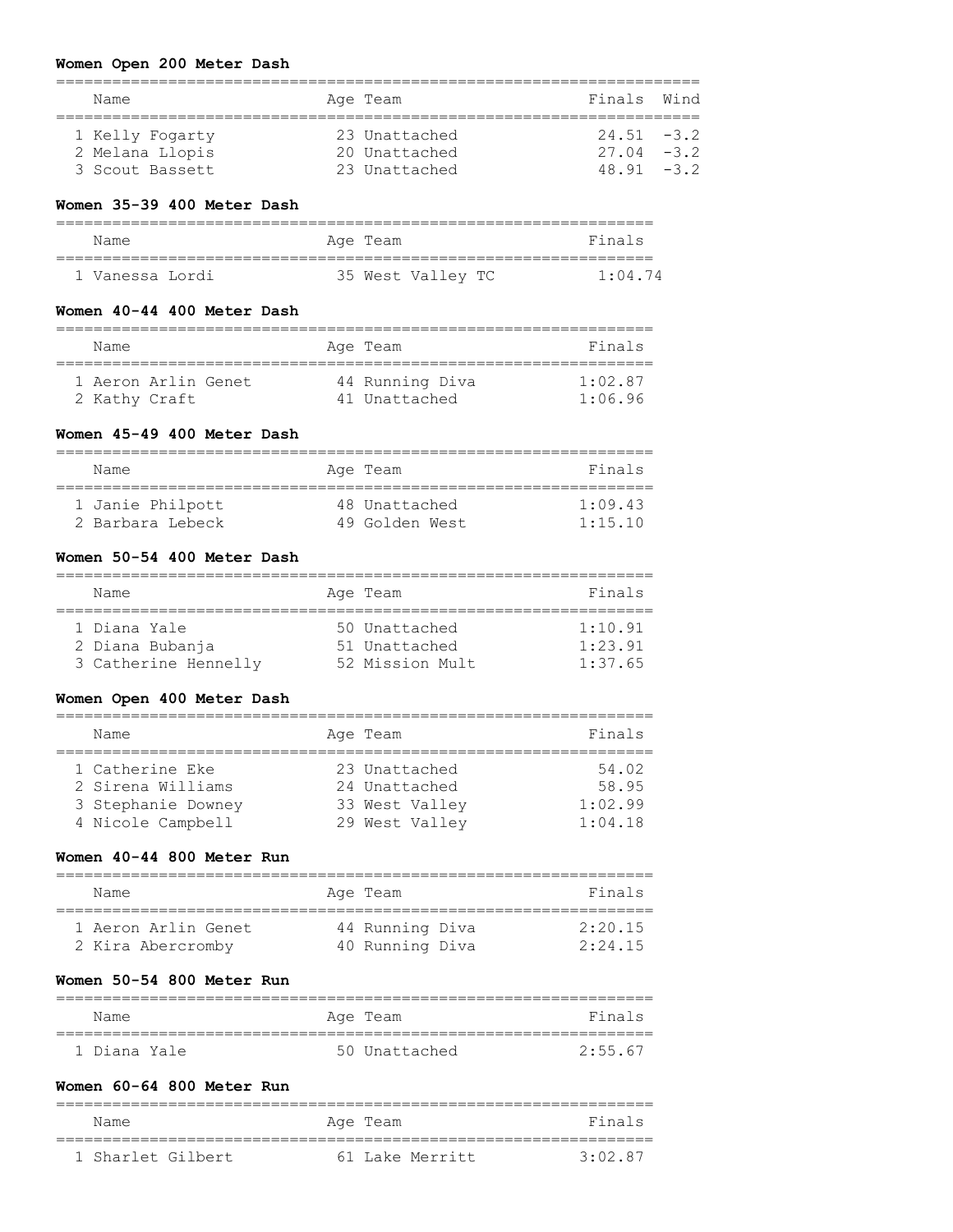#### **Women Open 800 Meter Run**

| Name                  | Age Team             | Finals  |
|-----------------------|----------------------|---------|
| 1 Fatimah Muhammed    | 34 Unattached        | 2:11.23 |
| 2 Katherine Vande Pol | 18 Unattached        | 2:20.88 |
| 3 Eva Luu             | 18 Strawberry Canyon | 2:24.93 |
| 4 Michelle Noeth      | 30 Unattached        | 2:28.41 |
| 5 Mackenzie Hassett   | 14 Team Olympia      | 2:48.88 |

### **Women 35-39 1500 Meter Run**

| Name              | Age Team        | Finals  |
|-------------------|-----------------|---------|
| 1 Yvette Ferreira | 38 River City R | 5:13.68 |

#### **Women 50-54 1500 Meter Run**

| Name                                       | Age Team                         | Finals               |
|--------------------------------------------|----------------------------------|----------------------|
| 1 Catherine Hennelly<br>2 Barbara Saunders | 52 Mission Mult<br>50 Unattached | $6.51$ 74<br>7:16.57 |

### **Women 55-59 1500 Meter Run**

| Name           | Age Team        | Finals  |
|----------------|-----------------|---------|
| 1 Ruth Rainero | 57 Impala Racin | 6:06.19 |

### **Women Open 1500 Meter Run**

|   | Name                 | Age Team        | Finals  |
|---|----------------------|-----------------|---------|
|   | 1 Kris Paaso         | 41 New Balance  | 4:30.01 |
|   | 2 Sarah Boyden       | 33 New Balance  | 4:33.51 |
|   | 3 Sarah Lee          | 30 Impala Racin | 4:34.33 |
| 4 | Anne Bersagel        | 29 New Balance  | 4:34.56 |
|   | 5 Kaitlin Gregg      | 25 New Balance  | 4:35.03 |
|   | 6 Catherine Mullen   | 27 New Balance  | 4:36.66 |
|   | 7 Nicole Campbell    | 29 West Valley  | 4:41.51 |
|   | 8 Maqdalena Visser   | 43 Impala Racin | 4:52.63 |
|   | 9 April Montgomery   | 25 New Balance  | 4:53.85 |
|   | 10 Stephanie Downey  | 33 West Valley  | 4:56.67 |
|   | 11 Caroline Mullen   | 27 New Balance  | 4:59.51 |
|   | 12 Jessica Meyer     | Ucsc Slugs      | 5:03.59 |
|   | 13 Suzanne Segesta   | 41 West Valley  | 5:10.16 |
|   | 14 Mackenzie Hassett | 14 Team Olympia | 5:32.68 |
|   | 15 Lauren Shlee      | 16 Unattached   | 5:33.61 |
|   | 16 Leya Maqesse      | 15 Unattached   | 6:45.69 |
|   |                      |                 |         |

### **Women 40-44 5000 Meter Run**

| Name              | Age Team        | Finals   |
|-------------------|-----------------|----------|
| 1 Michelle Holmes | 42 Impala Racin | 21:31:30 |

# **Women 60-64 5000 Meter Run**

| Name              | Age Team        | Finals  |
|-------------------|-----------------|---------|
| 1 Sharlet Gilbert | 61 Lake Merritt | 22.4327 |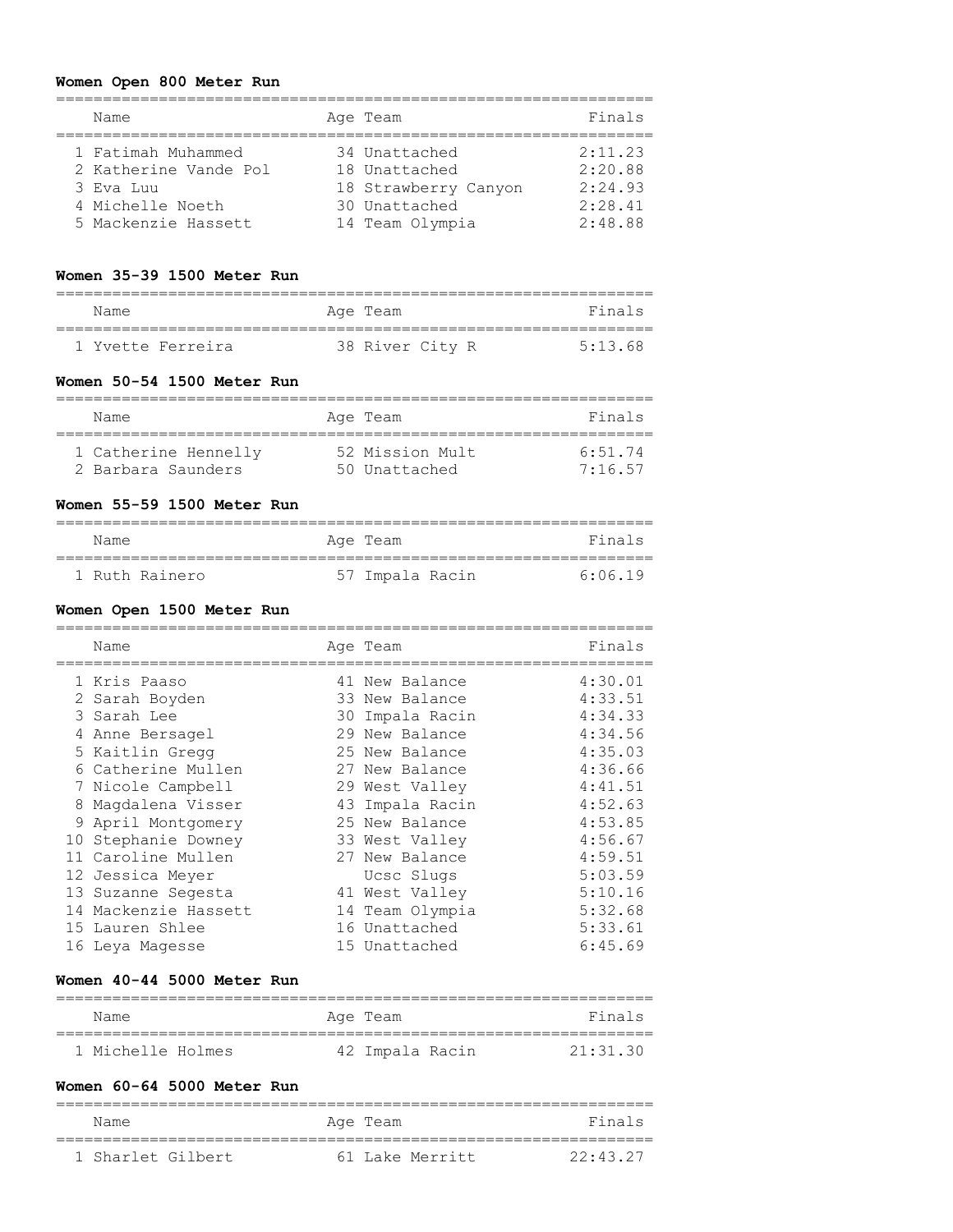# **Women Open 5000 Meter Run**

| Name                                                                                                                    | Age Team                                                                                               | Finals                                                               |
|-------------------------------------------------------------------------------------------------------------------------|--------------------------------------------------------------------------------------------------------|----------------------------------------------------------------------|
| 1 Michelle Meyer<br>2 Stephanie Wilson<br>3 Susan Pohlmeyer<br>4 Nikia Brautovich<br>5 Sarah Schreck<br>6 Mimi Peterson | 24 Impala Racin<br>24 New Balance<br>28 Impala Racin<br>21 Unattached<br>18 RF United Tr<br>Ucsc Slugs | 17:31.78<br>17:50.14<br>17:56.43<br>18:13.18<br>18:20.51<br>19:04.07 |
| -- Alexa Glencer                                                                                                        | 24 Impala Racin                                                                                        | <b>DNF</b>                                                           |

# **Women 70-74 10000 Meter Run**

| Name                                        | Age Team | Finals   |
|---------------------------------------------|----------|----------|
| 1 Marie-Louise Michelsohn - 70 Central Park |          | 46.38.50 |
| (New American Record)                       |          |          |

### **Women 50-54 80 Meter Hurdles 30"/50-59**

| Name                             | Age Team                         | Finals Wind                   |  |
|----------------------------------|----------------------------------|-------------------------------|--|
| 1 Liz Palmer<br>2 Marti Atkinson | 51 Golden West<br>51 Golden West | $12\ 72\ -21$<br>$20.27 -2.1$ |  |

# **Women 100 Meter Hurdles 33"/Open**

| Name                                                                                             | Age Team                                                                            | Finals Wind                                                                       |  |
|--------------------------------------------------------------------------------------------------|-------------------------------------------------------------------------------------|-----------------------------------------------------------------------------------|--|
| 1 Vashti Thomas<br>2 Trinity Wilson<br>3 Amber Farrell<br>4 Maddie Treasure<br>5 Lacsheia Turner | 22 Unattached<br>17 East Oakland<br>18 Unattached<br>19 Unattached<br>30 Unattached | $13.72 + 0.0$<br>$13.74 + 0.0$<br>$14.35 + 0.0$<br>$15.37 + 0.0$<br>$18.50 + 0.0$ |  |

# **Women 400 Meter Hurdles 30"/Open**

| Name |                                   | Age Team                       | Finals                     |
|------|-----------------------------------|--------------------------------|----------------------------|
|      | 1 Lauren Smith<br>2 Amber Farrell | 30 Unattached<br>18 Unattached | $1 \cdot 00$ 77<br>1:06.57 |

# **Women 3000 Meter Steeplechase**

| Name             | Age Team         | Finals   |
|------------------|------------------|----------|
| 1 Emily Johnston | 17 Central Coast | 11:55.70 |

# **Women 45-49 5000 Meter Race Walk**

| Name            | Age Team        | Finals   |
|-----------------|-----------------|----------|
| 1 Diana Rossman | 45 Santa Cruz T | 30.22.20 |

# **Women 50-54 5000 Meter Race Walk**

| Name              | Age Team        | Finals   |
|-------------------|-----------------|----------|
| 1 Nicolle Goldman | 53 Sierra Racew | 33.23 00 |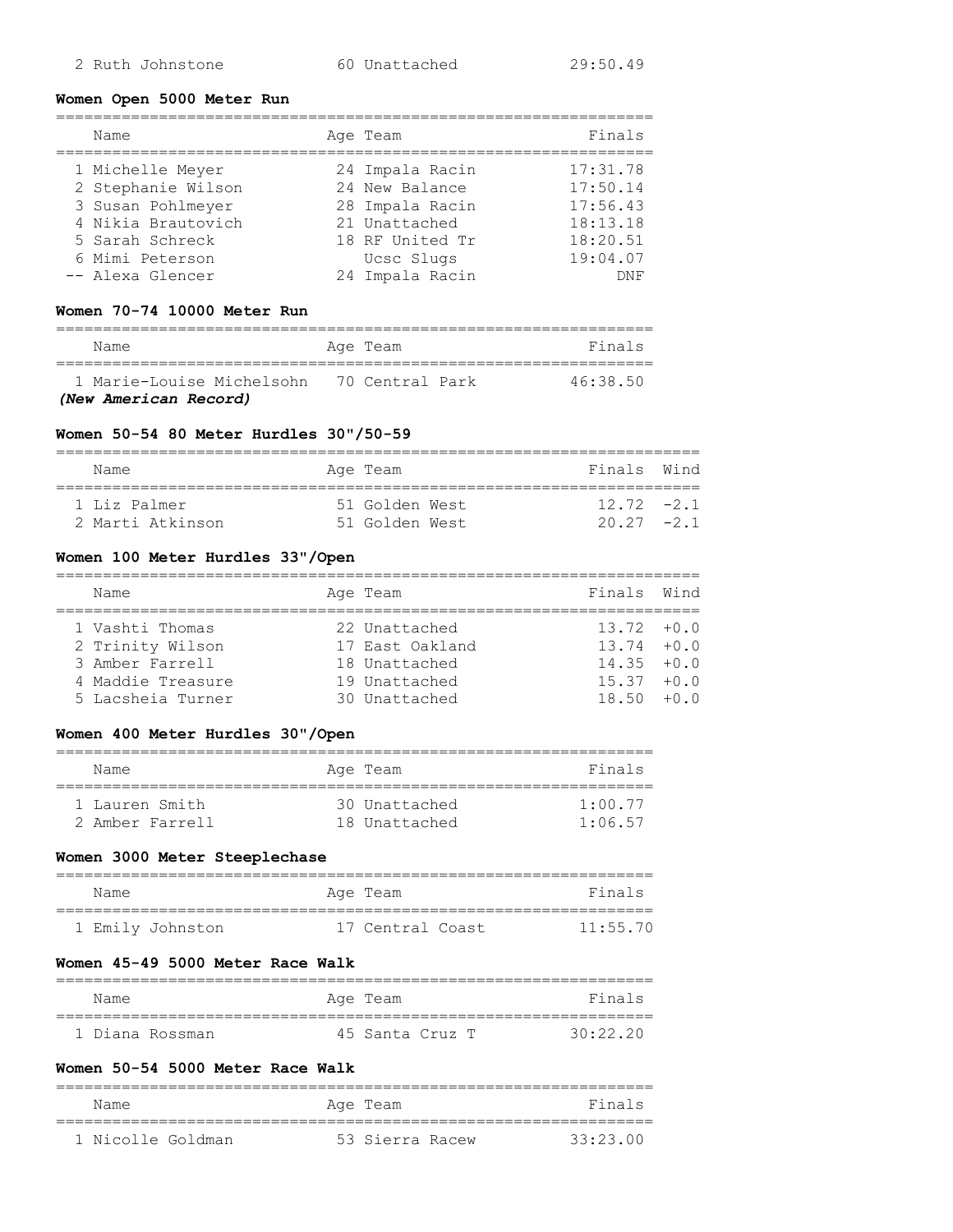#### **Women 55-59 5000 Meter Race Walk**

| Name                | Age Team        | Finals   |
|---------------------|-----------------|----------|
|                     |                 |          |
| 1 Susan Mears       | 57 Pacific Race | 32:23.50 |
| 2 Karen Stoyanowski | 57 Sierra Racew | 33:49.70 |
| 3 Melissa Woodburn  | 59 Marin Race W | 35:07.40 |
| 4 Chris Everman     | 59 Sierra Racew | 39:05.70 |

### **Women 70-74 5000 Meter Race Walk**

| Name            | Age Team        | Finals   |
|-----------------|-----------------|----------|
|                 |                 |          |
| 1 Doris Cassels | 72 Marin Race W | 35:03.70 |

#### **Women 5000 Meter Race Walk**

| Name              | Age Team        | Finals   |
|-------------------|-----------------|----------|
| 1 Caitlin Palacio | 14 Lsi Sprint   | 27:50.10 |
| 2 Lila Haba       | 16 Santa Cruz T | 28:47.80 |

### **Women 50-54 High Jump**

| Name             | Age Team       | Finals           |  |  |  |  |
|------------------|----------------|------------------|--|--|--|--|
| 1 Barbara Kortes | 51 Golden West | 4-01 25<br>1.25m |  |  |  |  |

# **Women High Jump**

| Name              | Age Team      | Finals           |  |
|-------------------|---------------|------------------|--|
|                   |               |                  |  |
| 1 Kristen Meister | 24 Unattached | 5-08 75<br>1.75m |  |

#### **Women 40-44 Pole Vault**

| Name          | Age Team      | Finals |        |  |  |  |  |
|---------------|---------------|--------|--------|--|--|--|--|
| 1 Kathy Craft | 41 Unattached | 2.60m  | 8-0625 |  |  |  |  |

### **Women Open Pole Vault**

| Name                | Age Team      | Finals                         |  |
|---------------------|---------------|--------------------------------|--|
| 1 Allison Stokke    | 23 Unattached | $13 - 05.25$<br>4.10m          |  |
| 2 Theresa Raub      | 24 Unattached | $3.95m$ $12-11.50$ $2-2$       |  |
| 3 Elizabeth Norvell | 23 Unattached | $12 - 11.50$ $2 - 3$<br>J3.95m |  |
| 4 Madison Mills     | 18 Unattached | $11 - 11.75$ $1 - 0$<br>3.65m  |  |
| 5 Claire Hawkins    | 20 Unattached | $11 - 11.75$ $1 - 1$<br>J3.65m |  |
| 6 Amanda Brazeau    | 18 Unattached | $11 - 05.75$<br>3.50m          |  |
| 7 Emily Soley       | 19 Unattached | $10 - 11.75$<br>3.35m          |  |

### **Women 50-54 Long Jump**

| Name             | Age Team       | Finals Wind |                       |  |  |  |
|------------------|----------------|-------------|-----------------------|--|--|--|
| 1 Barbara Kortes | 51 Golden West |             | $3.64m -1.0 11-11.50$ |  |  |  |

### **Women Open Long Jump**

|      |             |                                 | ___  |
|------|-------------|---------------------------------|------|
| Name | Age<br>'eam | Fina <sup>:</sup><br>$\epsilon$ | Wind |
|      |             |                                 |      |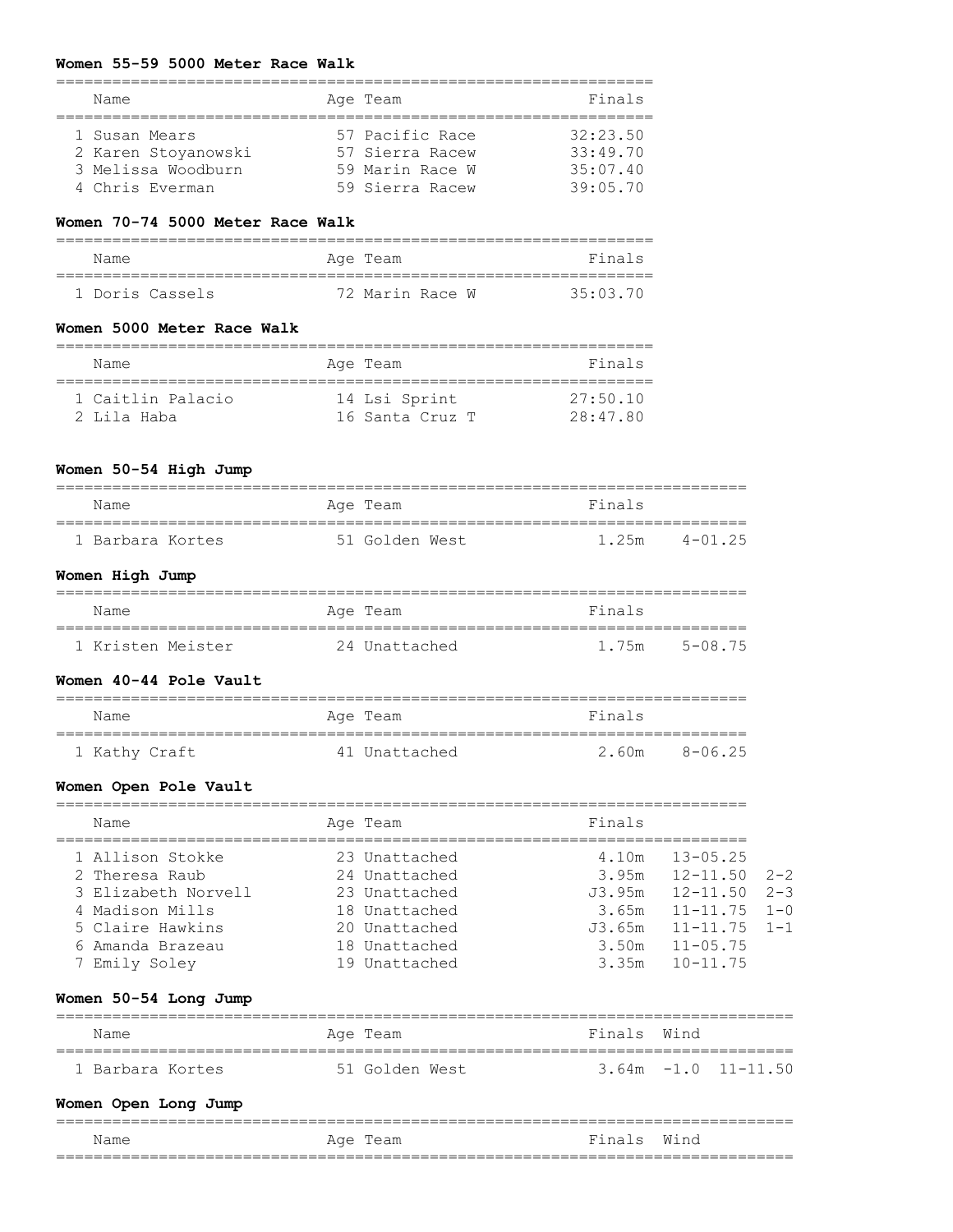| 1 Tameisha King Gabriel | 31 Unattached | $5.83m + 0.0 19 - 01.50$   |
|-------------------------|---------------|----------------------------|
| 2 Stephanie Le Fever    | 22 Unattached | $5.79m$ $2.1$ $19-00.00$   |
| 3 Maddie Treasure       | 19 Unattached | $5.18m$ 0.3 17-00.00       |
| 4 Lacsheia Turner       | 30 Unattached | $4.83m - 0.4$ 15-10.25     |
| 5 Cindy Njoku           | 26 Unattached | $4.46m - 0.7$ $14 - 07.75$ |

### **Women Open Triple Jump**

| Name                  | Age Team        | Finals Wind |                           |
|-----------------------|-----------------|-------------|---------------------------|
| 1 Lauren Mcglory      | 20 Unattached   |             | $12.63m$ $2.7$ $41-05.25$ |
| 2 Tracey Stewart      | 24 Unattached   |             | $12.15m$ $2.2$ $39-10.50$ |
| 3 Nicole McGlory      | 20 Unattached   |             | $11.57m$ 1.4 37-11.50     |
| 4 Mercedes Marchbanks | 24 Unattached   | 11.36m      | $3.5$ $37-03.25$          |
| 5 Jennifer Sartorio   | 23 Unattached   | 10.57m      | $1.4$ $34-08.25$          |
| 6 Lauren Cariaso      | 15 Team Olympia |             | $9.96m$ $2.0$ $32-08.25$  |

### **Women 35-39 Shot Put**

| Name               | Age Team      | Finals             |  |  |  |
|--------------------|---------------|--------------------|--|--|--|
|                    |               |                    |  |  |  |
| 1 Maria Paz Garcia | 39 Unattached | $5.35m$ $17-06.75$ |  |  |  |

### **Women 40-44 Shot Put**

| Name       | Age Team      | Finals             |  |  |  |
|------------|---------------|--------------------|--|--|--|
|            | 41 Unattached | $5.99m$ $19-08.00$ |  |  |  |
| 1 Katy Orr |               |                    |  |  |  |

#### **Women 45-49 Shot Put**

| Name            | Age Team      | Finals            |  |  |  |
|-----------------|---------------|-------------------|--|--|--|
|                 |               |                   |  |  |  |
| 1 Gerri Baldwin | 46 Unattached | 8.98m<br>29-05 50 |  |  |  |

# **Women 50-54 Shot Put**

| Name                 | Age Team        | Finals         |
|----------------------|-----------------|----------------|
|                      |                 |                |
| 1 Catherine Hennelly | 52 Mission Mult | 5.80m 19-00.50 |

#### **Women 55-59 Shot Put**

| Name              | Age Team      | Finals         |  |  |  |
|-------------------|---------------|----------------|--|--|--|
| 1 Linda Patterson | 57 Unattached | 8.59m 28-02.25 |  |  |  |

### **Women Open Shot Put**

| Name                                       | Age Team                           | Finals                                 |
|--------------------------------------------|------------------------------------|----------------------------------------|
| 1 Veronica Smart<br>2 Meaghan Heffelfinger | 19 University o<br>17 Golden State | $11.97m$ $39-03.25$<br>10.86m 35-07.75 |

### **Women 45-49 Discus Throw**

| Name            | Age Team      | Finals |        |
|-----------------|---------------|--------|--------|
| 1 Gerri Baldwin | 46 Unattached | 33.35m | 109-05 |

==========================================================================

#### **Women 50-54 Discus Throw**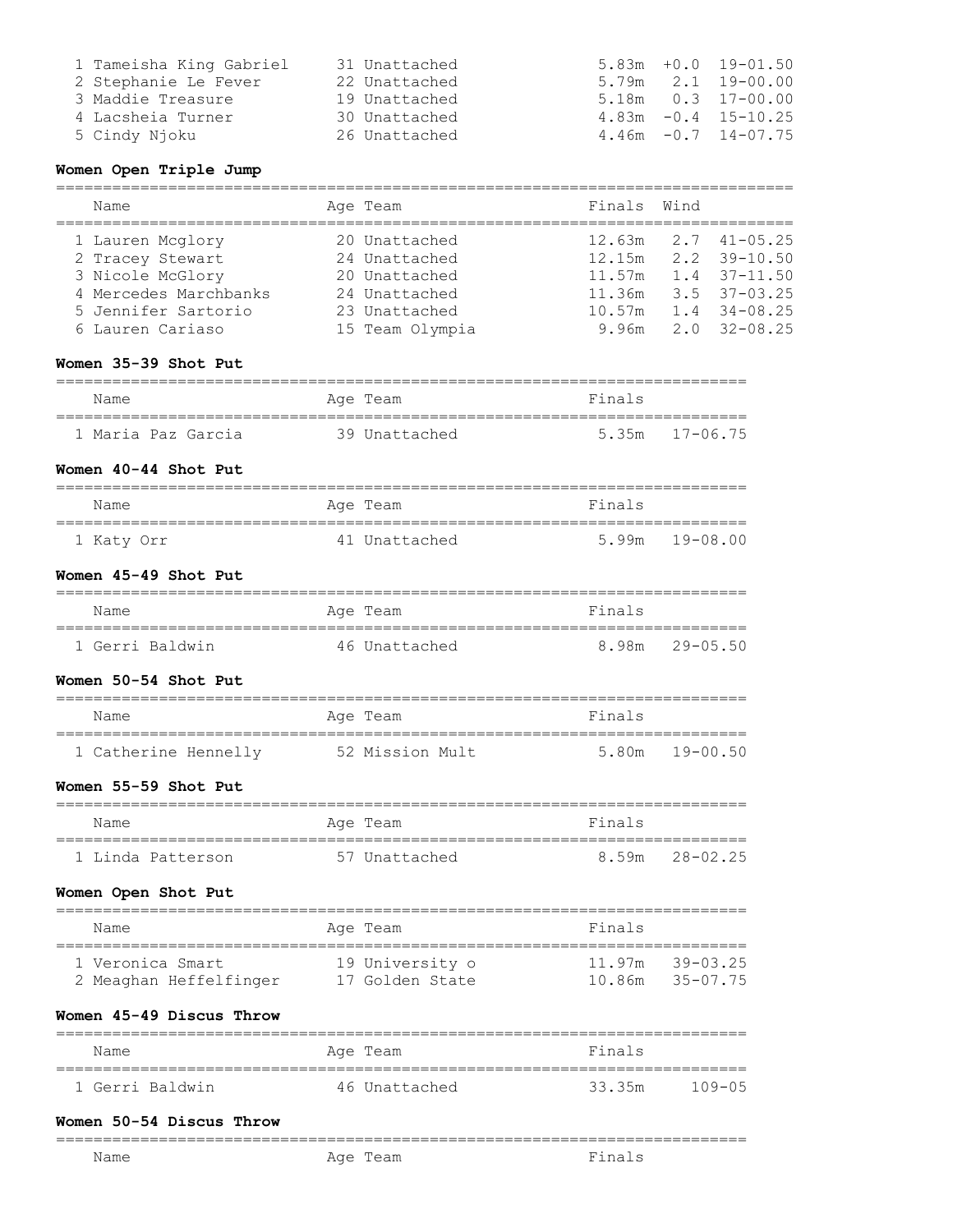|   | 1 Linda Ogee                                                           | 50 Unattached                                   | 32.71m                     | $107 - 04$                             |
|---|------------------------------------------------------------------------|-------------------------------------------------|----------------------------|----------------------------------------|
|   | Women 55-59 Discus Throw                                               |                                                 |                            |                                        |
|   | Name                                                                   | Age Team                                        | Finals                     |                                        |
|   | 1 Linda Patterson                                                      | 57 Unattached                                   | 20.74m                     | $68 - 00$                              |
|   | Women 85-89 Discus Throw                                               |                                                 |                            |                                        |
|   | Name<br>=====================================                          | Age Team                                        | Finals                     |                                        |
|   | 1 Shirley Dietderich                                                   | 85 Unattached                                   | 11.68m                     | $38 - 04$                              |
|   | Women Open Discus Throw<br>Name                                        | Age Team                                        | Finals                     |                                        |
| 3 | 1 Stephanie Brown Trafton<br>2 Gia Lewis-Smallwood<br>Suzy Powell-Roos | 32 Unattached<br>33 Unattached<br>35 ASICS      | 63.44m<br>60.74m<br>60.35m | $208 - 02$<br>$199 - 03$<br>$198 - 00$ |
| 4 | Summer Pierson<br>5 Jere Summers<br>6 Kelechi Anyanwu                  | 33 Unattached<br>25 Unattached<br>26 Unattached | 57.75m<br>56.78m<br>55.68m | $189 - 06$<br>$186 - 03$<br>$182 - 08$ |
| 8 | 7 Rachel Longfors<br>Trecey Hoover<br>9 Rachel Varner                  | 28 Wld Throws<br>24 Unattached<br>28 Unattached | 55.67m<br>55.39m<br>53.28m | $182 - 08$<br>$181 - 09$<br>$174 - 10$ |
|   | 10 Kimberley Gleeson<br>11 Sara Ackman<br>12 Alexaraee Toeaina         | 28 Unattached<br>24 Unattached<br>25 Wld Throws | 50.59m<br>48.48m<br>44.74m | $166 - 00$<br>$159 - 01$<br>$146 - 09$ |
|   | 13 Jessica Mattos<br>14 Meaghan Heffelfinger                           | 19 Sierra Footh<br>17 Golden State              | 37.88m<br>37.43m           | $124 - 03$<br>$122 - 10$               |
|   | 15 Rashel Pritchard                                                    | 16 Team Olympia                                 | 30.68m                     | $100 - 08$                             |

# **Women 45-49 Hammer Throw**

| Name            | Age Team      | Finals |           |
|-----------------|---------------|--------|-----------|
| 1 Gerri Baldwin | 46 Unattached | 27.96m | $91 - 09$ |

### **Women 55-59 Hammer Throw**

| Name              | Age Team      | Finals |           |
|-------------------|---------------|--------|-----------|
|                   |               |        |           |
| 1 Linda Patterson | 57 Unattached | 24.91m | $81 - 09$ |

# **Women Hammer Throw**

| Name                   | Age Team          | Finals |            |
|------------------------|-------------------|--------|------------|
| 1 Aubrey Baxter        | 26 Team Nebraska  | 67.86m | $222 - 08$ |
| 2 Amy Haapanen         | 28 Unattached     | 67.09m | $220 - 01$ |
| 3 Sharon Ayala         | 25 Unattached     | 62.89m | $206 - 04$ |
| 4 Lisa Wilson          | 24 Greater Boston | 58.26m | $191 - 02$ |
| 5 Cara McClain         | 17 Unattached     | 48.73m | $159 - 10$ |
| 6 Sarah Hussey         | 18 Unattached     | 47.56m | $156 - 00$ |
| 7 Rachel Tice          | Butte             | 47.34m | $155 - 04$ |
| 8 Lindsay McKee        | 17 Unattached     | 43.02m | $141 - 02$ |
| 9 Meaghan Heffelfinger | 17 Golden State   | 42.98m | $141 - 00$ |
| 10 Victoria Minor      | 16 Golden State   | 21.84m | $71 - 08$  |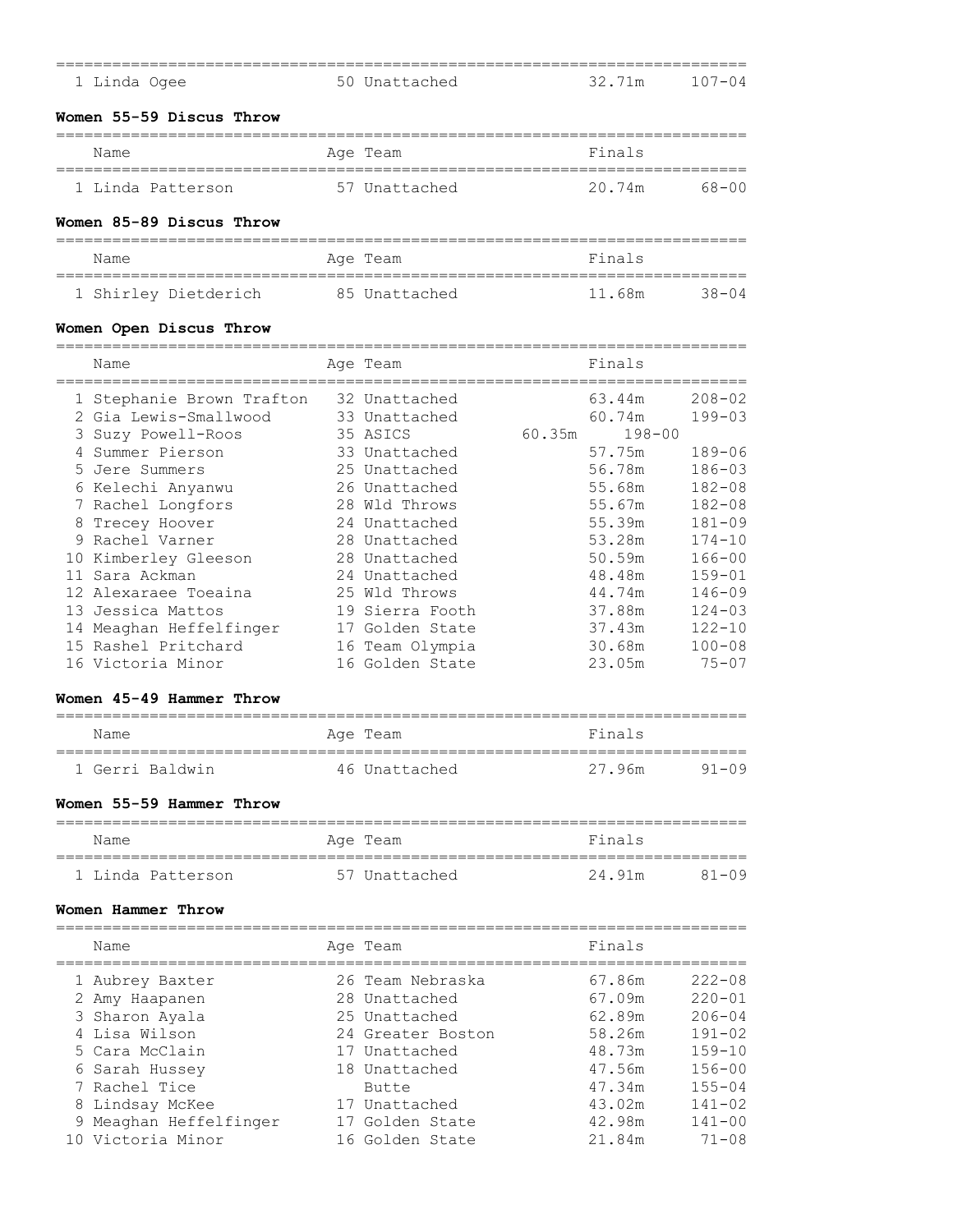#### **Women 55-59 Javelin Throw**

| Name              | Age Team      | Finals          |
|-------------------|---------------|-----------------|
| 1 Linda Patterson | 57 Unattached | 16.53m<br>54-03 |

#### **Women Javelin Throw**

| Name            | Age Team        | Finals |            |
|-----------------|-----------------|--------|------------|
|                 |                 |        |            |
| 1 Kim Kreiner   | 34 Nike         | 48.38m | $158 - 09$ |
| 2 Cerah Moren   | 12 Unattached   | 35.82m | $117 - 06$ |
| 3 Alyssa Zunino | 17 Reno Tahoe A | 31.58m | $103 - 07$ |
| 4 Salina Flores | 18 Team Olympia | 18.36m | $60 - 03$  |

### **Men 35-39 100 Meter Dash**

| Name             | Age Team      | Finals Wind H#  |  |
|------------------|---------------|-----------------|--|
| 1 Gabriel Enache | 37 Unattached | $12.94$ $2.2$ 3 |  |

#### **Men 40-44 100 Meter Dash**

| Name               | Age Team         | Finals Wind |     |
|--------------------|------------------|-------------|-----|
| 1 Curtis Moore     | 44 Unattached    | 11.90       | 2.6 |
| 2 Mads Kruse       | 43 Unattached    | 12.35       | 2.6 |
| 3 Mark Warren      | 44 Unattached    | 12.45       | 2.6 |
| 4 Michael Anderson | 44 Unattached    | 12.73       | 2.6 |
| 5 Aaron Castillo   | 41 San Francisco | 13.04       | 2.6 |
| 6 Matthew Spiller  | 41 Unattached    | 14.07       | 26  |

#### **Men 45-49 100 Meter Dash**

| Name             | Age Team        | Finals Wind H#  |          |  |
|------------------|-----------------|-----------------|----------|--|
| 1 Doug Holland   | 48 Unattached   | $12.19$ $2.2$ 3 |          |  |
| 2 Rick Pruett    | 49 MacCanDo Ten | 12512223        |          |  |
| -- Larry Manzano | 46 Unattached   |                 | DNF 22 3 |  |

#### **Men 50-54 100 Meter Dash**

| Name                 | Age Team        | Finals | Wind H#       |                |
|----------------------|-----------------|--------|---------------|----------------|
| 1 Mark Kibort        | 51 Unattached   | 11.94  | 2.6 2         |                |
| 2 Joseph Smith       | 53 Unattached   | 12.29  | $2.6 \quad 2$ |                |
| 3 Anthony Beasley    | 50 Unattached   | 12.31  | $2.6 \quad 2$ |                |
| 4 Robert Sanders     | 50 Unattached   | 12.72  | $2.6 \quad 2$ |                |
| 5 Christopher Dailey | 52 Unattached   | 12.73  | $2.6 \t2$     |                |
| 6 Michael Heinze     | 54 Unattached   | 13.19  | $2.6 \t2$     |                |
| 7 O'Neil Wright      | 51 Unattached   | 13.25  | $2.6 \quad 2$ |                |
| 8 Dingas Bibby       | 52 Unattached   | 13.71  | 1.6           | $\overline{4}$ |
| 9 Robert McDaniels   | 54 MacCanDo Ten | 14.64  | 2.6           |                |

#### **Men 55-59 100 Meter Dash**

======================================================================== Name **Age Team** Age Team Finals Wind H# ======================================================================== 1 Greg Canfield 56 Unattached 12.40 1.6 4 2 Kenneth Wun 56 Unattached 12.86 1.6 4 3 John Mcnamee 59 Golden West 13.05 1.6 4 4 Gary Anderson 56 Unattached 14.12 1.6 4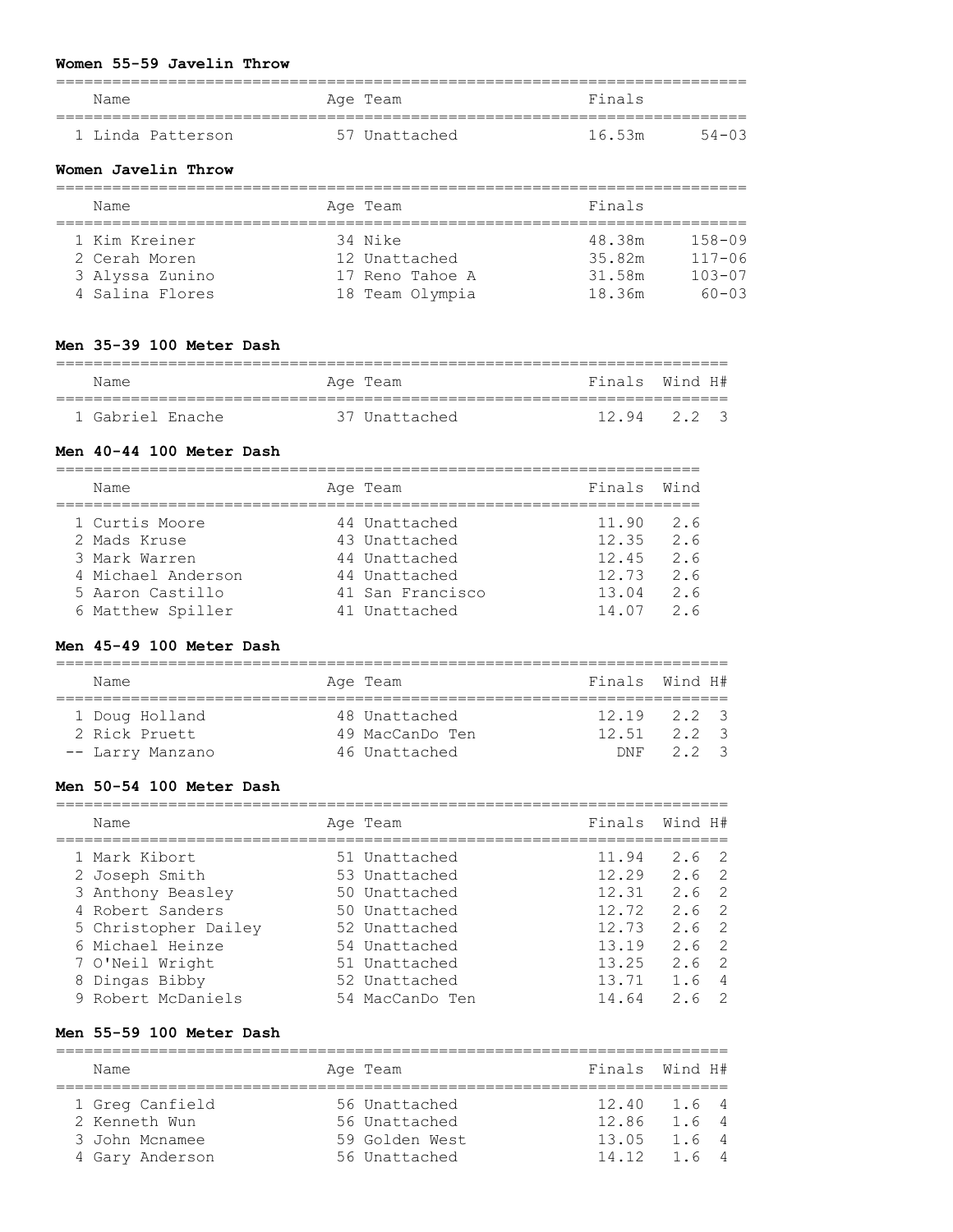| 5 Steve Chase | 56 Unattached | 15.52 1.6 4 |  |
|---------------|---------------|-------------|--|
| 6 Greg Hodson | 55 Unattached | 16.33 1.6 4 |  |

#### **Men 60-64 100 Meter Dash**

#### ======================================================================== Name **Age Team** Age Team Finals Wind H#

| 1 Lawrence Lettieri   | 64 Houston Elite | 12.79 1.7 5 |  |
|-----------------------|------------------|-------------|--|
| 2 Donn Imrie          | 62 Unattached    | 14.42 1.7 5 |  |
| 3 Christopher Goodwin | 60 San Francisco | 14.43 1.7 5 |  |

### **Men 65-69 100 Meter Dash**

======================================================================== Name **Age Team** Age Team Finals Wind H# ======================================================================== 1 James Hollister 67 Unattached 13.72 1.7 5 2 Jack Squires 67 Unattached 14.44 1.7 5 3 Cliff Owyoung 66 Unattached 15.34 1.7 5 4 Bob Callori 69 San Francisco 18.47 1.7 5

#### **Men 75-79 100 Meter Dash**

| Name        |  | Age Team |                | Finals Wind H# |  |
|-------------|--|----------|----------------|----------------|--|
|             |  |          |                |                |  |
| 1 Carl Tuck |  |          | 78 West Valley | 18.13 2.3 6    |  |

### **Men 80-84 100 Meter Dash**

| Name |               | Age Team      | Finals Wind H#  |  |
|------|---------------|---------------|-----------------|--|
|      |               |               |                 |  |
|      | 1 Benson Ford | 81 Unattached | $17.97$ $2.3$ 6 |  |

#### **Men 85-89 100 Meter Dash**

| Name             | Age Team      | Finals Wind H#    |
|------------------|---------------|-------------------|
|                  |               |                   |
| 1 Harry Siitonen | 86 Unattached | $1:02.32$ $2.3$ 6 |

#### **Men Open 100 Meter Dash**

| Name               | Age Team             | Finals | Wind H# |                |
|--------------------|----------------------|--------|---------|----------------|
| 1 Rubin Williams   | 28 Heritage Track TC | 10.30  | 0.8     | $\overline{1}$ |
| 2 Babatunde Ridley | 34 Unattached        | 10.35  | 0.8     | 1              |
| 3 josh norman      | 31 Unattached        | 10.36  | 0.8     |                |
| 4 Jaylon Hicks     | Academy of Art       | 10.77  | 0.8     |                |
| 5 Jeff Laynes      | 41 East Oakland      | 10.82  | 2.4     | 2              |
| 6 Deon Kent        | 24 Revolution E      | 10.97  | 0.8     | 1              |
| 7 Keith Richardson | 20 Running Diva      | 11.03  | 0.8     | 1              |
| 8 Tyrone Pittman   | Butte                | 11.09  | 0.8     | 1              |
| 9 Nathaniel Lovell | 26 Unattached        | 11.38  | 2.4     | $\mathcal{P}$  |
| 10 Jordan Vaclavik | Butte                | 11.39  | 2.4     | $\mathcal{L}$  |
| 11 Aubry Conley    | 22 Unattached        | 11.74  | 2.4     | 2              |
| 12 Rasheed Johnson | 23 Unattached        | 11.82  | 2.4     | 2              |
| 13 Jeffrey Wood    | 24 Unattached        | 11.88  | 2.4     | $\mathcal{L}$  |
| 14 Craig Wingate   | 31 Unattached        | 12.49  | 2.4     | $\mathcal{L}$  |
| 15 Akihiko Sugiura | 30 Unattached        | 12.99  | 2.4     | $\mathcal{P}$  |

### **Men 35-39 200 Meter Dash**

===================================================================== Name **Age Team** Age Team Finals Wind ===================================================================== 1 Jason Rhodes 39 Shore Athletic Club 24.95 -0.6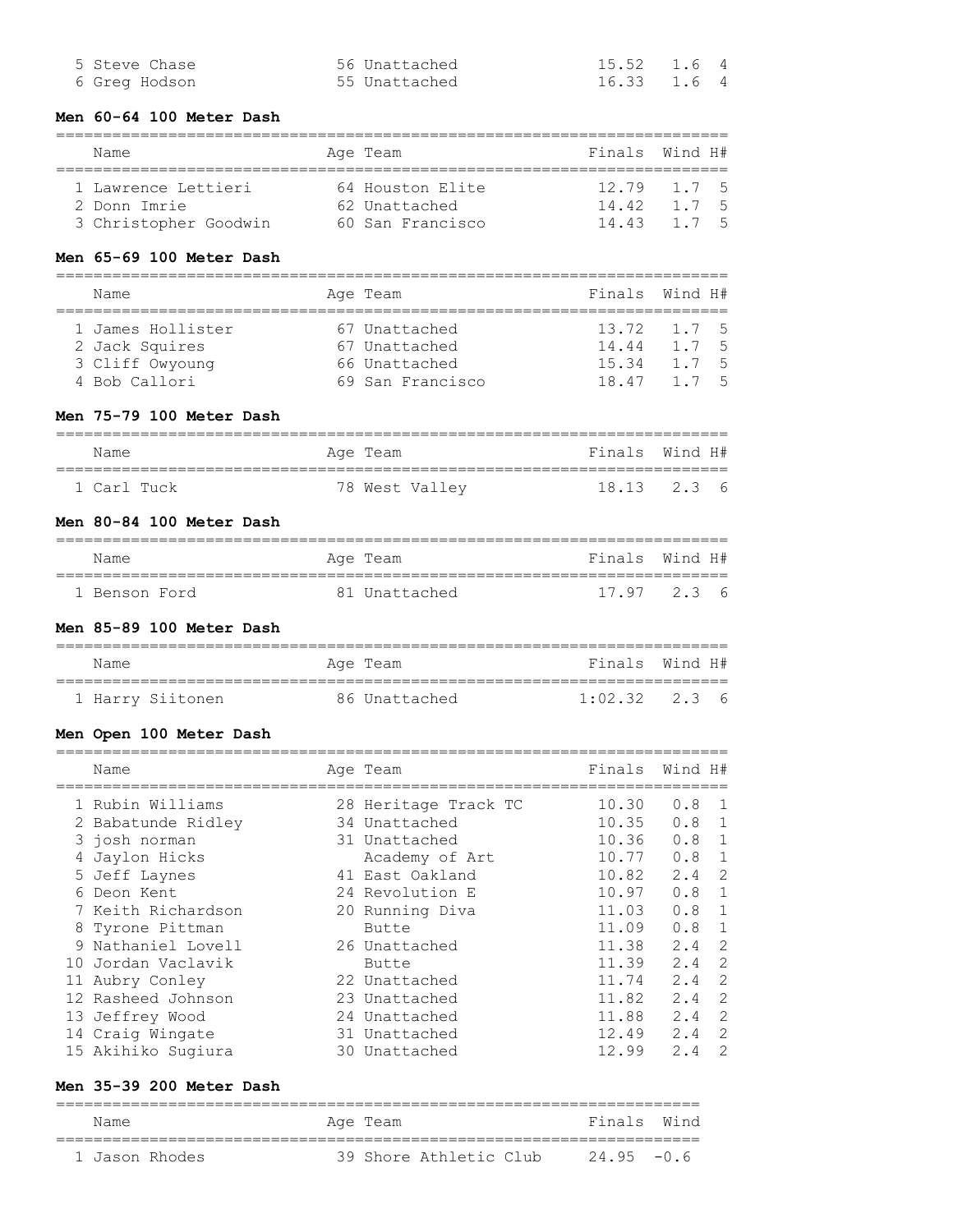#### **Men 40-44 200 Meter Dash**

| Name           | Age Team      | Finals Wind |  |
|----------------|---------------|-------------|--|
| 1 Curtis Moore | 44 Unattached | $2487 - 06$ |  |
| 2 Mark Warren  | 44 Unattached | 26.42 - 0.6 |  |

### **Men 45-49 200 Meter Dash**

| Name                           |                | Age Team                                          | Finals Wind H#                                     |  |
|--------------------------------|----------------|---------------------------------------------------|----------------------------------------------------|--|
| 1 Jame Lawson<br>3 Rick Pruett | 2 Doug Holland | 48 Unattached<br>48 Unattached<br>49 MacCanDo Ten | $25.03 -1.7$ 2<br>$25.35 -1.7$ 2<br>$26.21 -1.7$ 2 |  |

#### **Men 50-54 200 Meter Dash**

| Name            | Age Team         | Finals Wind H#  |
|-----------------|------------------|-----------------|
| 1 Mark Kibort   | 51 Unattached    | $25.12 -0.7$ 3  |
| 2 Joseph Smith  | 53 Unattached    | $25.75 - 0.7$ 3 |
| 3 O'Neil Wright | 51 Unattached    | $27.88 - 0.7$ 3 |
| 4 Mark Valera   | 54 San Francisco | $30.35 - 0.7$ 3 |

#### **Men 55-59 200 Meter Dash**

| Name           | Age Team       | Finals Wind H# |       |  |
|----------------|----------------|----------------|-------|--|
|                |                |                |       |  |
|                |                |                |       |  |
| 1 Kenneth Wun  | 56 Unattached  | 27 17          | 0 8 4 |  |
| 2 John Mcnamee | 59 Golden West | 28.52          | 084   |  |

========================================================================

#### **Men 60-64 200 Meter Dash**

| Name                  | Age Team         | Finals Wind H#  |
|-----------------------|------------------|-----------------|
|                       |                  |                 |
| 1 Christopher Goodwin | 60 San Francisco | $30.81 - 0.4$ 5 |

#### **Men 65-69 200 Meter Dash**

| Name           | Age Team |                  | Finals Wind H#   |  |
|----------------|----------|------------------|------------------|--|
| 1 Jack Squires |          | 67 Unattached    | $32$ 43 $-0$ 4 5 |  |
| 2 Bob Callori  |          | 69 San Francisco | $4183 - 045$     |  |

### **Men 70-74 200 Meter Dash**

| Name            | Age Team       | Finals Wind H#  |  |
|-----------------|----------------|-----------------|--|
| 1 Frank Strouse | 71 Golden West | $31.16 - 0.4$ 5 |  |

### **Men 200 Open Meter Dash**

| Name               | Age Team        | Finals Wind H#        |  |
|--------------------|-----------------|-----------------------|--|
| 1 Babatunde Ridley | 34 Unattached   | $21.65 -1.7 1$        |  |
| 2 Andre Ammons     | EOYDC.          | $22.07 - 1.7 1$       |  |
| 3 Deon Kent        | 24 Revolution E | $22.58 - 1.7 1$       |  |
| 4 Emil Tolliver    | 24 Unattached   | $22.82 -1.7 1$        |  |
| 5 Tyrone Pittman   | Butte           | $23.86 -1.7 1 23.856$ |  |
| 6 Keith Richardson | 20 Running Diva | $23.86 -1.7 1 23.859$ |  |
| 7 Jordan Vaclavik  | Butte           | $23.89 - 2.5$ 2       |  |
| 8 Cory Sharp       | Butte           | $24.20 -2.5$ 2        |  |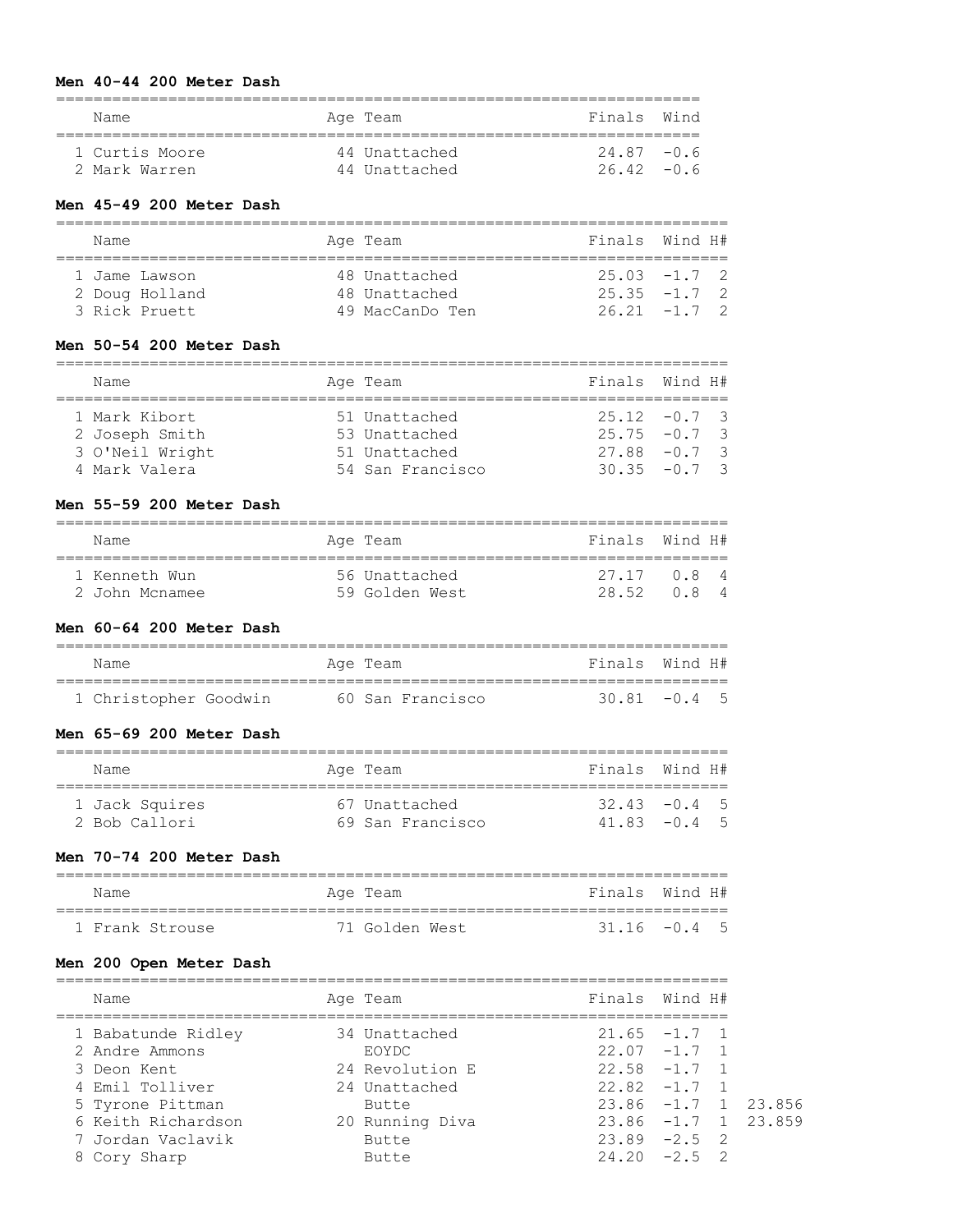| 9 Jeffrey Wood       | 24 Unattached |                 |  | $24.97 - 1.7 1 24.966$ |
|----------------------|---------------|-----------------|--|------------------------|
| 10 Craig Wingate     | 31 Unattached |                 |  | $24.97 - 2.5$ 2 24.967 |
| 11 Thomas Dombrowski | 20 Unattached | $25.16 -2.5$ 2  |  |                        |
| 12 Akihiko Sugiura   | 30 Unattached | $25.82 -1.7$ 1  |  |                        |
| 13 Kanta Ito         | Ucsc Slugs    | $26.91 - 2.5$ 2 |  |                        |

#### **Men 35-39 400 Meter Dash**

| Name        | Age Team      | Finals |
|-------------|---------------|--------|
|             |               |        |
| 1 Evan Ford | 37 Unattached | 5395   |

#### **Men 40-44 400 Meter Dash**

| Name             | Age Team         | Finals  |
|------------------|------------------|---------|
| 1 Aaron Castillo | 41 San Francisco | 1.03.04 |

#### **Men 45-49 400 Meter Dash**

| Name          | Age Team        | Finals H# |  |
|---------------|-----------------|-----------|--|
|               |                 |           |  |
| 1 Jame Lawson | 48 Unattached   | 54 67     |  |
| 2 Terry Parks | 48 So Cal Track | 55 28     |  |

### **Men 50-54 400 Meter Dash**

| Name           | Age Team         | Finals          |
|----------------|------------------|-----------------|
| 1 Joseph Smith | 53 Unattached    | 58 12           |
| 2 Mark Valera  | 54 San Francisco | $1 \cdot 06$ 65 |

### **Men 55-59 400 Meter Dash**

| Name |                 |  | Age Team       | Finals H# |  |  |
|------|-----------------|--|----------------|-----------|--|--|
|      |                 |  |                |           |  |  |
|      | 1 Brent Cottong |  | 55 Unattached  | 59.06     |  |  |
|      | 2 James Fbooze  |  | 57 Unattached  | 1:03.87   |  |  |
|      | 3 Glenn Misono  |  | 58 Golden West | 1:09.79   |  |  |

#### **Men 60-64 400 Meter Dash**

| Name                  | Age Team         | Finals          |
|-----------------------|------------------|-----------------|
|                       |                  |                 |
| 1 Christopher Goodwin | 60 San Francisco | $1 \cdot 07$ 59 |

#### **Men 65-69 400 Meter Dash**

| Name             |  |  | Age Team       | Finals H# |  |  |
|------------------|--|--|----------------|-----------|--|--|
|                  |  |  |                |           |  |  |
| 1 Dennis Duffy   |  |  | 69 Golden West | 1:18.21   |  |  |
| 2 Robert Picker  |  |  | 68 Unattached  | 1:27.01   |  |  |
| 3 Searcy Barnett |  |  | 65 Unattached  | 1:36.33   |  |  |

### **Men 70-74 400 Meter Dash**

| Name            | Age Team       | Finals H# |  |  |  |  |
|-----------------|----------------|-----------|--|--|--|--|
| 1 Frank Strouse | 71 Golden West | 1:10.61   |  |  |  |  |

===================================================================

### **Men 75-79 400 Meter Dash**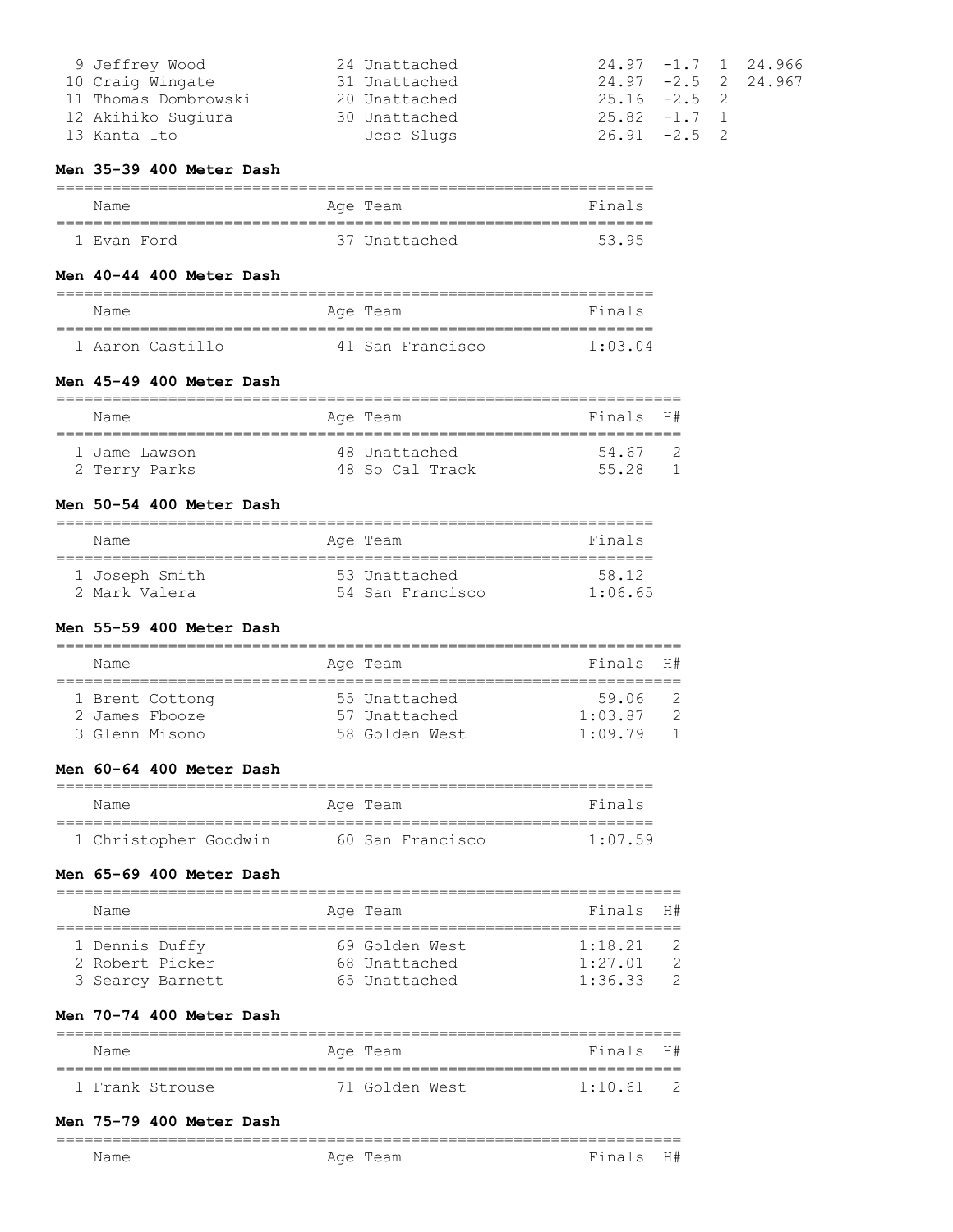| ___<br>_____ |             |   |             | _____     |
|--------------|-------------|---|-------------|-----------|
|              | 1 Carl Tuck | ₩ | West Valley | 1 • 38 86 |

### **Men 400 Open Meter Dash**

| Name                                                                                | Age Team                                                               | Finals                                    |
|-------------------------------------------------------------------------------------|------------------------------------------------------------------------|-------------------------------------------|
| 1 Thomas Watkins<br>2 Cory Sharp<br>3 Tino Abon<br>4 Akihiko Sugiura<br>5 Kanta Ito | 22 Unattached<br>Butte<br>20 Unattached<br>30 Unattached<br>Ucsc Slugs | 50.60<br>51.61<br>56.20<br>57.07<br>58.54 |

### **Men 35-39 800 Meter Run**

| Name          |  | Age Team      | Finals  |
|---------------|--|---------------|---------|
| 1 Jason Hakes |  | 36 Unattached | 2.33.54 |

#### **Men 45-49 800 Meter Run**

| Name           | Age Team         | Finals  |
|----------------|------------------|---------|
|                |                  |         |
| 1 Steve Yatson | 45 Unattached    | 2:14.81 |
| 2 Koji Kawano  | 46 San Francisco | 2:15.32 |
| 3 Greg Hales   | 46 Santa Cruz T  | 2:15.55 |

# **Men 50-54 800 Meter Run**

| Name               | Age Team        | Finals  |
|--------------------|-----------------|---------|
|                    |                 |         |
| 1 Ian MacLeod      | 52 Strawberry C | 2:25.82 |
| 2 Michael Sullivan | 52 Tamalpa Runn | 2:40.84 |
| 3 Martin Beene     | 50 Unattached   | 2:45.40 |

#### **Men 55-59 800 Meter Run**

| Name           | Age Team       | Finals H# |  |  |  |  |
|----------------|----------------|-----------|--|--|--|--|
|                |                |           |  |  |  |  |
| 1 Glenn Misono | 58 Golden West | 2.47 60   |  |  |  |  |

#### **Men 60-64 800 Meter Run**

| Name              | Age Team        | Finals |
|-------------------|-----------------|--------|
|                   |                 |        |
| 1 William Brusher | 60 Strawberry C | 2.484  |

#### **Men 65-69 800 Meter Run**

| Name          | Age Team      | Finals H#   |  |  |  |  |
|---------------|---------------|-------------|--|--|--|--|
|               |               |             |  |  |  |  |
| 1 Joel Lewitz | 68 Unattached | $4:27.46$ 2 |  |  |  |  |

#### **Men 70-74 800 Meter Run**

|  | Name            |  | Age Team       | Finals H# |  |  |  |
|--|-----------------|--|----------------|-----------|--|--|--|
|  |                 |  |                |           |  |  |  |
|  | 1 Frank Strouse |  | 71 Golden West | 3.11 82   |  |  |  |

### **Men 800 Open Meter Run**

| Name | Age Team | Finals H# |  |
|------|----------|-----------|--|
|      |          |           |  |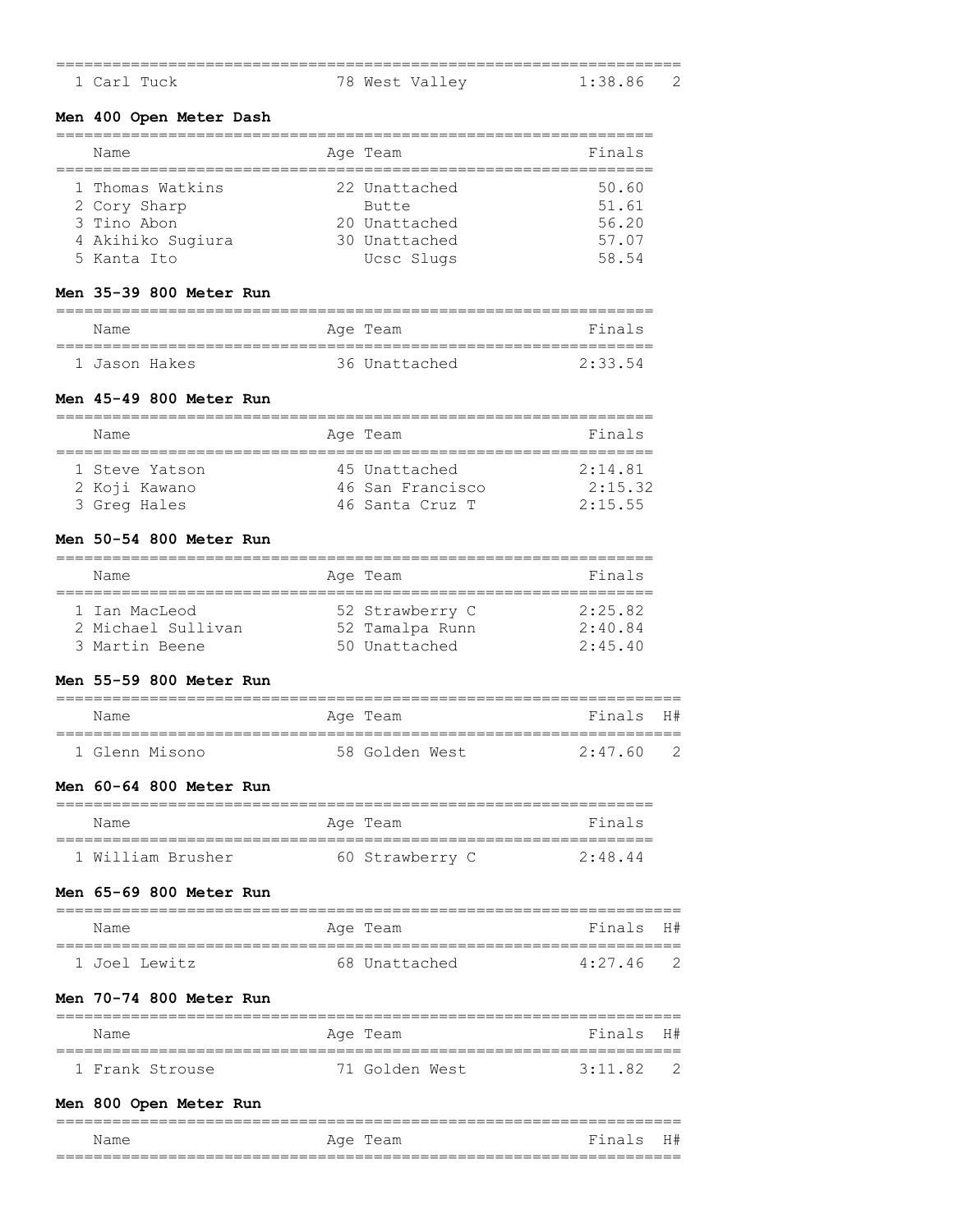| 1 Pablo Solares     | 27 Nike/Mexico  | 1:50.12 |                         |
|---------------------|-----------------|---------|-------------------------|
| 2 Andres Perezchica | 26 Unattached   | 1:52.51 |                         |
| 3 Francis Gadayan   | 26 Unattached   | 1:54.60 |                         |
| 4 Cristian Soratos  | 19 Unattached   | 1:56.76 |                         |
| 5 Ben Mullen        | 24 Unattached   | 1:58.04 |                         |
| 6 Ben Rainero       | 19 Unattached   | 1:59.29 | $\mathcal{D}_{1}^{(1)}$ |
| 7 Nicholas Alvarado | 24 Unattached   | 1:59.41 | $\mathcal{D}_{1}^{(1)}$ |
| 8 Hunter Daniel     | 24 Unattached   | 2:05.40 | $\mathcal{L}$           |
| 9 Peter Trudelle    | 27 New Balance  | 2:05.77 | $\mathcal{D}_{1}^{(1)}$ |
| 10 Isaac Gonzalez   | 16 Team Olympia | 2:05.92 | $\mathcal{L}$           |
| 11 Sam Klotz        | 18 Unattached   | 2:07.12 | 1                       |
| 12 Thomas Setser    | 32 Unattached   | 2:16.10 | $\mathcal{D}_{1}^{(1)}$ |
| -- Jordan Locklear  | 21 Unattached   | DNF     |                         |

# **Men 35-39 1500 Meter Run**

| Name          | Age Team      | Finals  |
|---------------|---------------|---------|
| 1 Jason Hakes | 36 Unattached | 5.13.95 |

### **Men 40-44 1500 Meter Run**

| Name           | Age Team       | Finals  |
|----------------|----------------|---------|
|                |                |         |
| 1 Joe Wehrheim | 40 West Valley | 4:31.28 |

# **Men 45-49 1500 Meter Run**

| Name         |                  | Age Team        | Finals  |
|--------------|------------------|-----------------|---------|
|              | 1 Rene Sepulveda | 46 Asics Aggie  | 4:27.93 |
| 2 Greg Hales |                  | 46 Santa Cruz T | 4:43.12 |
|              | 3 Koji Kawano    | 46 San Francisc | 4:44.50 |

### **Men 50-54 1500 Meter Run**

| Name                                                                                          | Age Team                                                                              | Finals                                              |
|-----------------------------------------------------------------------------------------------|---------------------------------------------------------------------------------------|-----------------------------------------------------|
| 1 James Van Heuit<br>2 Bruce Thrupp<br>3 Michael Sullivan<br>4 Donald Looby<br>5 Martin Beene | 54 Unattached<br>50 Strawberry C<br>52 Tamalpa Runn<br>52 Unattached<br>50 Unattached | 4:52.70<br>4:56.27<br>5:10.87<br>5:19.58<br>5:25.98 |

### **Men 55-59 1500 Meter Run**

| Name           | Age Team       | Finals  |
|----------------|----------------|---------|
| 1 Jim Bordoni  | 59 West Valley | 5:10.18 |
| 2 Brian Conroy | 56 West Valley | 5:22.55 |

### **Men 60-64 1500 Meter Run**

| Name              | Age Team        | Finals  |
|-------------------|-----------------|---------|
| 1 William Brusher | 60 Strawberry C | 5.32 83 |
| 2 Patrick Buzbee  | 60 Spartans Run | 6.3731  |

# **Men 65-69 1500 Meter Run**

| Name             | Age Team      | Finals    |
|------------------|---------------|-----------|
| 1 Searcy Barnett | 65 Unattached | $7.59$ 78 |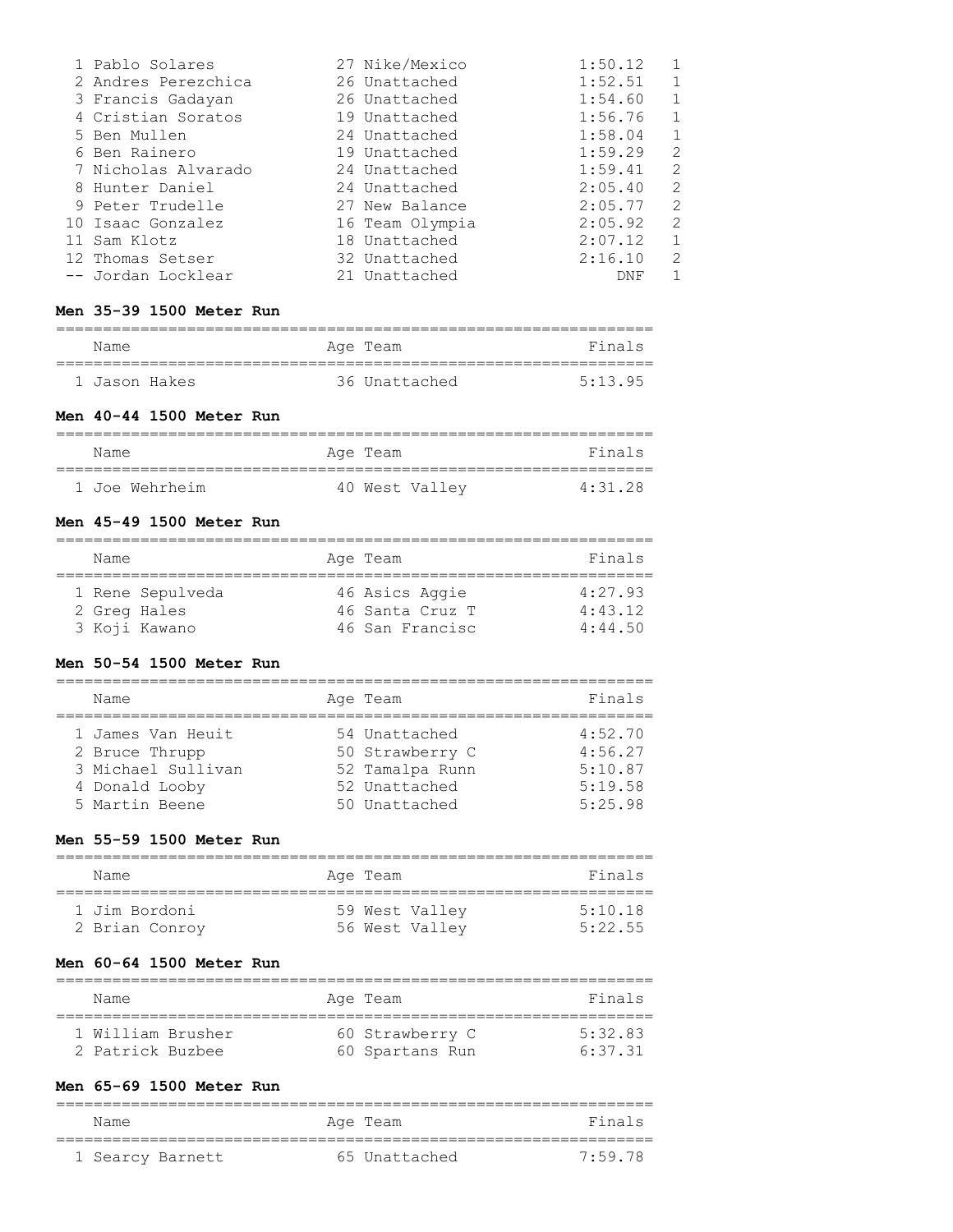### **Men 1500 Open Meter Run**

| Name               | Age Team        | Finals  |
|--------------------|-----------------|---------|
|                    |                 |         |
| 1 Cristian Soratos | 19 Unattached   | 3:51.34 |
| 2 Ben Rainero      | 19 Unattached   | 3:58.07 |
| 3 Beau Armstrong   | 17 RF United Tr | 4:00.27 |
| 4 Timothy Layten   | 18 RF United Tr | 4:02.43 |
| 5 Jeffrey Stalun   | 17 RF United Tr | 4:09.33 |
| 6 Hunter Daniel    | 24 Unattached   | 4:12.89 |
| 7 Donald Plazola   | 69 Unattached   | 4:14.76 |
| 8 Daniel Bereket   | 17 RF United Tr | 4:15.05 |
| 9 Jonathan Kimura  | 31 New Balance  | 4:15.47 |
| 10 Isaac Gonzalez  | 16 Team Olympia | 4:17.90 |
| 11 Arthur Schulte  | 16 RF United Tr | 4:22.98 |
| 12 Erik Aquilar    | 31 Unattached   | 4:28.76 |
| 13 Omer Omer       | 16 Unattached   | 4:33.51 |
| 14 Hqassen Hassen  | 14 Unattached   | 4:35.08 |
| 15 Abdinur Hussein | 16 Unattached   | 4:41.68 |
| 16 Thomas Setser   | 32 Unattached   | 4:47.84 |

### **Men 50-54 5000 Meter Run**

| Name                 | Age Team        | Finals           |
|----------------------|-----------------|------------------|
| 1 Brian Nelson       | 54 So Cal Track | 17.22.92         |
| 2 Eric Kaufman-Cohen | 51 Unattached   | $23 \cdot 11$ 04 |

# **Men 55-59 5000 Meter Run**

| Name           | Age Team |                 | Finals   |
|----------------|----------|-----------------|----------|
| 1 Roy Kissin   |          | 55 Tamalpa Runn | 16:59.69 |
| 2 Brian Conroy |          | 56 West Valley  | 19.5954  |

#### **Men 60-64 5000 Meter Run**

| Name             | Age Team        | Finals   |
|------------------|-----------------|----------|
|                  |                 |          |
| 1 Robert Oualls  | 60 Golden West  | 20:37.12 |
| 2 Michael Buzbee | 60 Spartans Run | 20:43.26 |
| 3 Patrick Buzbee | 60 Spartans Run | 23:56.47 |

### **Men 70-74 5000 Meter Run**

| Name            | Age Team        | Finals   |
|-----------------|-----------------|----------|
| 1 James Beckett | 73 Marin Race W | 24:59.92 |

### **Men 85-89 5000 Meter Run**

| Name       | Age Team      | Finals   |
|------------|---------------|----------|
|            |               |          |
| 1 CM April | 21 Unattached | 15:56.22 |

### **Men 5000 Meter Run**

| Name            | Age Team        | Finals   |
|-----------------|-----------------|----------|
|                 |                 |          |
| 1 Reese Dickson | 16 RF United Tr | 17:53.53 |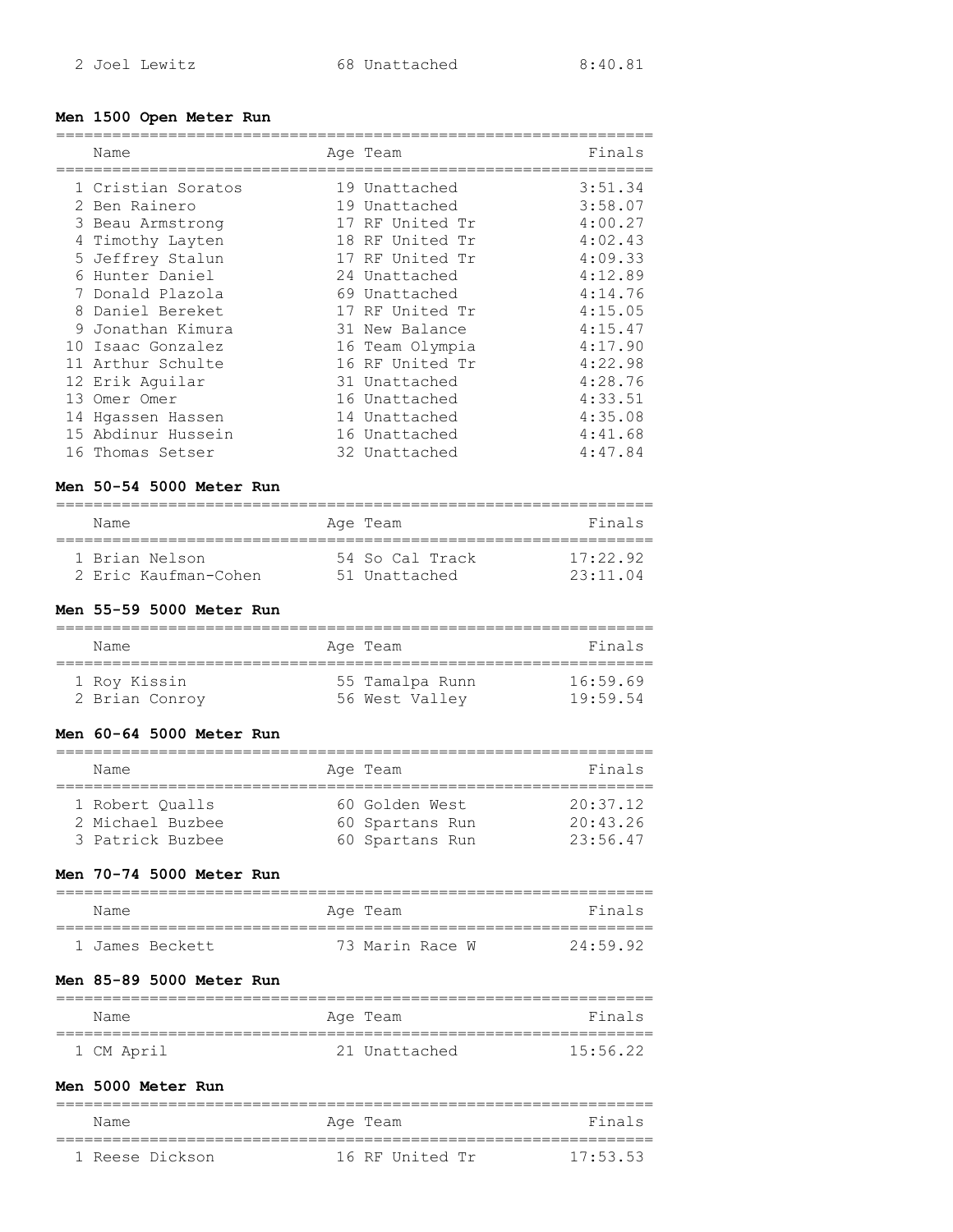#### **Men 40-44 10000 Meter Run**

| Name              | Age Team      | Finals   |
|-------------------|---------------|----------|
| 1 Norman Lawrence | 42 Unattached | 36.2310  |
| 2 Gabor Torok     | 40 Unattached | 46.38.90 |

### **Men 60-64 10000 Meter Run**

| Name            | Age Team       | Finals           |
|-----------------|----------------|------------------|
| 1 Robert Oualls | 60 Golden West | $42 \cdot 41$ 10 |

### **Men 10000 Open Meter Run**

| Name                | Age Team        | Finals   |
|---------------------|-----------------|----------|
|                     |                 |          |
| 1 Nick Scalfone     | 26 West Valley  | 33:51.50 |
| 2 Matthew Rouse     | 17 RF United Tr | 35:00.90 |
| 3 Kyle Brocklehurst | 25 West Valley  | 37:09.90 |

#### **Men 70-74 80 Meter Hurdles 30"/70-79**

| Name               | Age Team      | Finals Wind |
|--------------------|---------------|-------------|
|                    |               |             |
| 1 William LaVallee | 71 Unattached | $1812 - 21$ |

### **Men 50-54 100 Meter Hurdles 36"/50-59**

| Name               | Age Team        | Finals Wind   |     |
|--------------------|-----------------|---------------|-----|
|                    |                 |               |     |
| 1 Brian Conley     | 51 Unattached   | $15.28 - 0.9$ |     |
| 2 Robert Sanders   | 50 Unattached   | $15.54 - 0.9$ |     |
| 3 Robert McDaniels | 54 MacCanDo Ten | 17 12         | -09 |

#### **Men 60-64 100 Meter Hurdles 33"/60-69**

| Name             | Age Team      | Finals Wind   |
|------------------|---------------|---------------|
|                  |               |               |
| 1 Donald Roberts | 62 Unattached | $18.59 - 1.5$ |

### **Men 35-39 110 Meter Hurdles**

| Name                 | Age Team      | Finals Wind |
|----------------------|---------------|-------------|
| 1 Dimitry Yakoushkin | 35 Unattached | 16.02 2.6   |

# **Men 40-44 110 Meter Hurdles**

| Name              | Age Team      | Finals Wind |  |  |  |  |
|-------------------|---------------|-------------|--|--|--|--|
|                   |               |             |  |  |  |  |
| 1 Matthew Spiller | 41 Unattached | 23.17 2.6   |  |  |  |  |

### **Men 110 Meter Hurdles 42"/Open**

| Name                 |  | Age Team      | Finals Wind |     |  |  |
|----------------------|--|---------------|-------------|-----|--|--|
|                      |  |               |             |     |  |  |
| 1 Ronald Brookins    |  | 22 Unattached | 13.69       | 1.0 |  |  |
| 2 Davon Wilson-Angel |  | 21 Unattached | 14.21       | 1.0 |  |  |
| 3 Ross Blanchard     |  | 23 Unattached | 14.49       | 1.0 |  |  |
| 4 Aubry Conley       |  | 22 Unattached | 1647        | 1 O |  |  |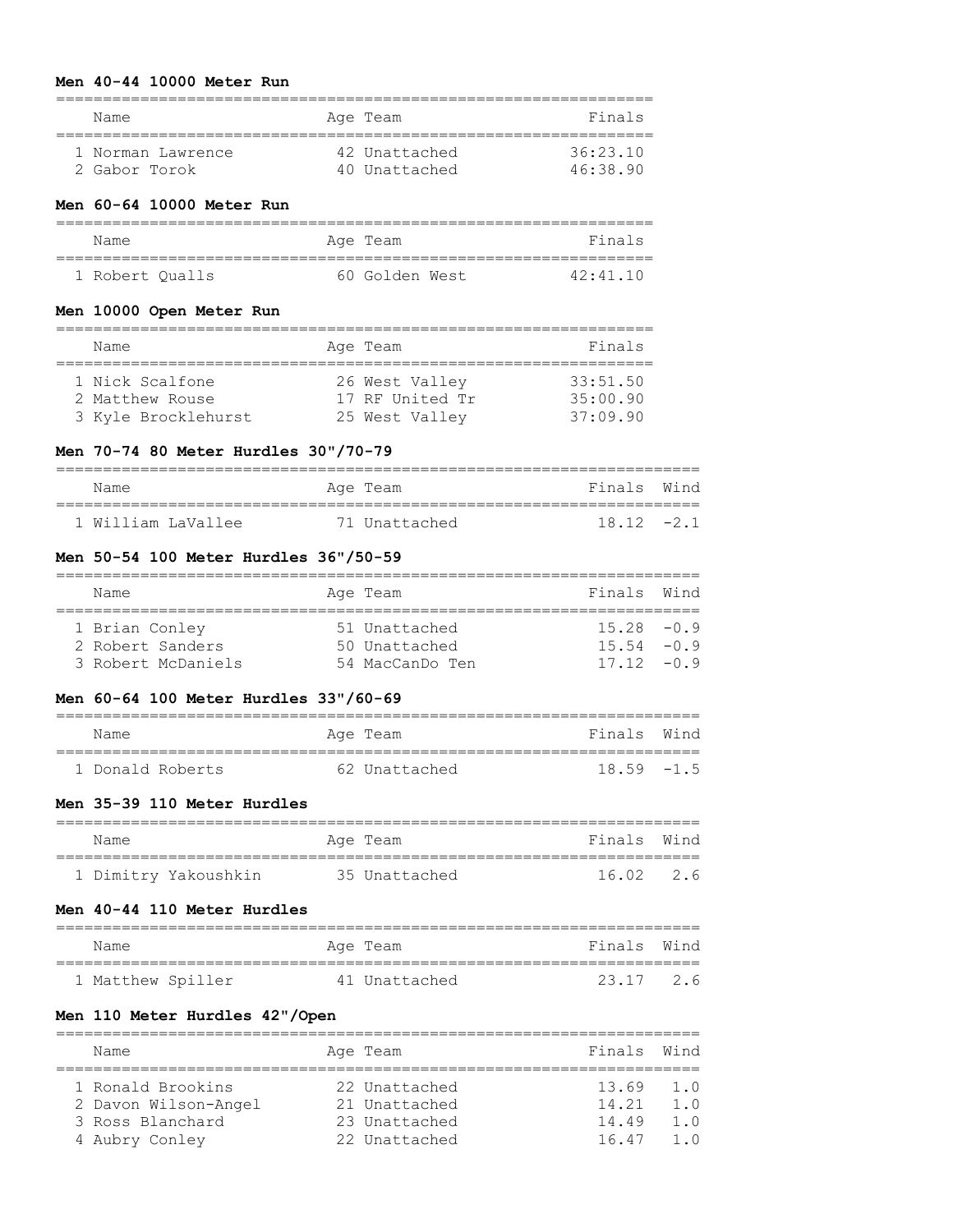#### **Men 60-64 300 Meter Hurdles 30"/60-69**

| Name             | Age Team      | Finals |
|------------------|---------------|--------|
| 1 Donald Roberts | 62 Unattached | 51 16  |

#### Men 65-69 300 Meter Hurdles 30"/60-69

| Name              | Age Team       | Finals |
|-------------------|----------------|--------|
| 1 James Hollister | 67 Unattached  | 51 52  |
| -- John Mcnamee   | 59 Golden West | X49.31 |

#### **Men 40-44 400 Meter Hurdles 36"/35-49**

| Name |                     | Age Team      | Finals  |
|------|---------------------|---------------|---------|
|      |                     |               |         |
|      | 1 Michael Kozlowski | 44 Unattached | 1.09.60 |

#### **Men 50-54 400 Meter Hurdles 33"/59-59**

| Name             | Age Team      | Finals          |
|------------------|---------------|-----------------|
|                  |               |                 |
| 1 Robert Sanders | 50 Unattached | $1 \cdot 09$ 51 |

#### **Men 400 Meter Hurdles 36"/Open**

| Name           | Age Team         | Finals  |
|----------------|------------------|---------|
|                |                  |         |
| 1 Andrew Bundy | 31 San Francisco | 1.09.60 |

### **Men 60-64 2000 Meter Steeplechase 30"/60-89**

| Name             | Age Team      | Finals                |
|------------------|---------------|-----------------------|
| 1 Robert Mullins | 62 Unattached | $9 \cdot 10 \cdot 10$ |

#### **Men 65-69 2000 Meter Steeplechase 30"/60-89**

| Name          | Age Team      | Finals   |
|---------------|---------------|----------|
| 1 Joel Lewitz | 68 Unattached | 12:59.50 |

#### **Men 45-49 3000 Meter Steeplechase 36"/35-59**

| Name            | Age Team        | Finals   |
|-----------------|-----------------|----------|
| 1 Mike Gottardi | 45 River City R | 12.43.20 |

#### **Men 55-59 5000 Meter Race Walk**

| Name                  | Age Team        | Finals   |
|-----------------------|-----------------|----------|
| 1 Mark Green          | 56 Pegasus A.C. | 25:35.10 |
| 2 Kevin Killingsworth | 56 Marin Race W | 28:28.50 |
| 3 Joseph Berendt      | 56 Sierra Racew | 32:11.10 |

### **Men 60-64 5000 Meter Race Walk**

================================================================ Name **Age Team** Age Team Finals ================================================================ 63 Marin Race W 29:45.00 2 Ronald Missirian 61 Unattached 36:25.90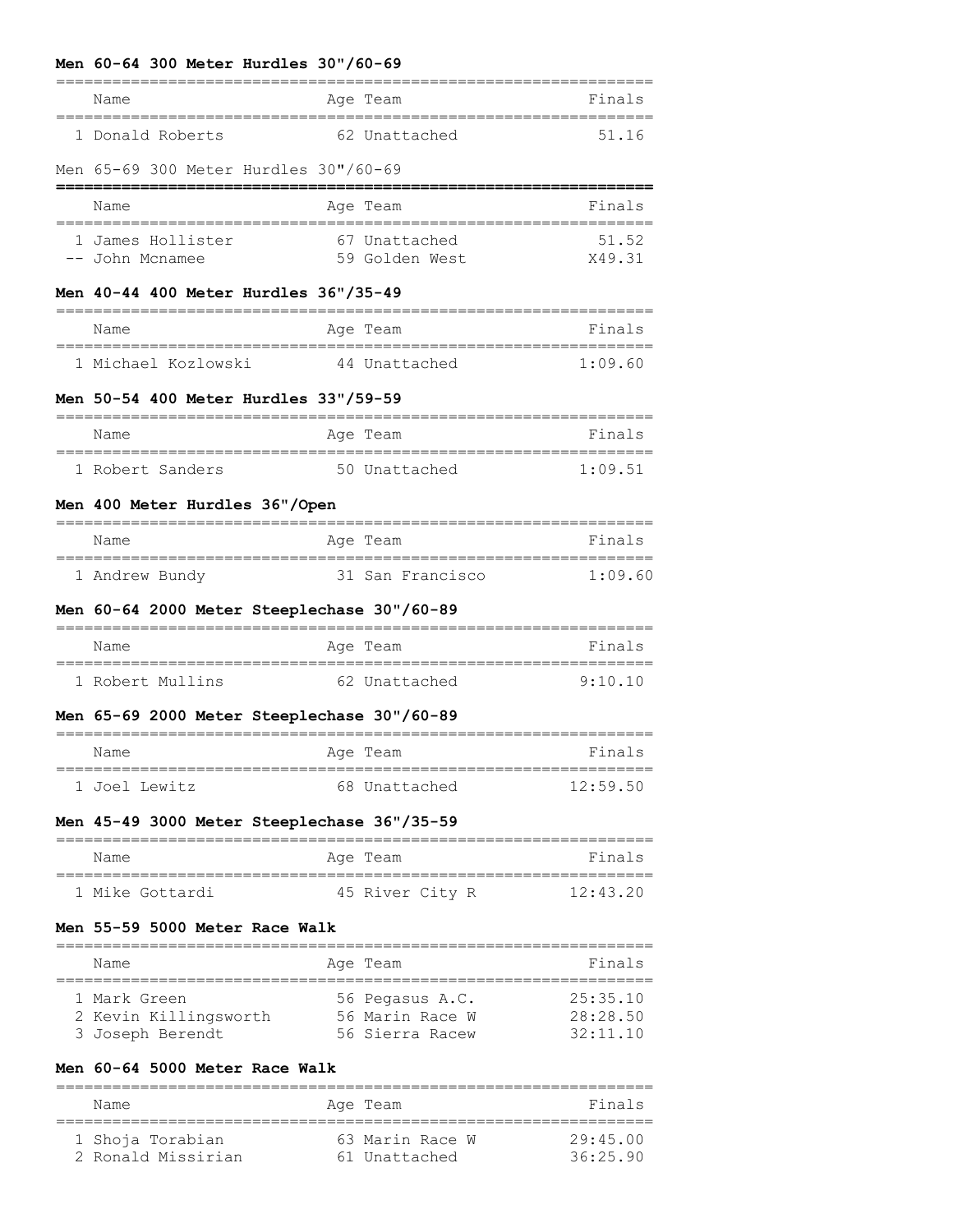#### **Men 65-69 5000 Meter Race Walk**

| Name |                | Age Team        |  | Finals   |
|------|----------------|-----------------|--|----------|
|      |                |                 |  |          |
|      | Walter Stewart | 66 Marin Race W |  | 35:05.60 |

#### **Men 70-74 5000 Meter Race Walk**

| Name            |                   | Age Team        | Finals   |
|-----------------|-------------------|-----------------|----------|
| 1 Steven Popell |                   | 73 Unattached   | 33:52.80 |
|                 | 2 Joseph Anderson | 72 Santa Cruz T | 35:55.90 |

#### **Men 85-89 5000 Meter Race Walk**

| Name             | Age Team      | Finals   |
|------------------|---------------|----------|
|                  |               |          |
| 1 Richard Hansen | 85 Unattached | 44:17.10 |

### **Men Open 5000 Meter Race Walk**

| Name               | Age Team        | Finals   |
|--------------------|-----------------|----------|
|                    |                 |          |
| 1 Alexander Price  | 30 Pacific Race | 26:54.00 |
| 2 Robert Missirian | 12 Unattached   | 27:34.00 |
| -- Manuel Loverde  | Unattached      |          |

### **Men 40-44 High Jump**

| Name                | Age Team      | Finals                       |  |
|---------------------|---------------|------------------------------|--|
| 1 Michael Kozlowski | 44 Unattached | $5 - 0.5 \cdot 0.0$<br>1.65m |  |
| 2 Timothy O'Neal    | 44 Unattached | $4 - 1100$<br>1.50m          |  |

### **Men 45-49 High Jump**

| Name                            | Age Team                         | Finals                                               |
|---------------------------------|----------------------------------|------------------------------------------------------|
| 1 Rand Crippen<br>2 Rick Pruett | 48 Unattached<br>49 MacCanDo Ten | $5 - 0.5 \cdot 0.0$<br>1.65m<br>$5 - 01.00$<br>1.55m |

### **Men 50-54 High Jump**

| Name           | Age Team      | Finals |         |
|----------------|---------------|--------|---------|
|                |               |        |         |
| 1 Dingas Bibby | 52 Unattached | 1.45m  | 4-09 00 |

### **Men 55-59 High Jump**

| Name            |  | Age Team      | Finals |         |
|-----------------|--|---------------|--------|---------|
|                 |  |               |        |         |
| 1 Randal Putnam |  | 56 Unattached | 1.30m  | 4-03 25 |

### **Men 60-64 High Jump**

| Name                | Age Team      | Finals |             |
|---------------------|---------------|--------|-------------|
| 1 Edward Baskauskas | 61 Unattached | 1.55m  | $5 - 01.00$ |
| 2 Richard Harmon    | 63 Unattached | 1 20m  | 3-11 25     |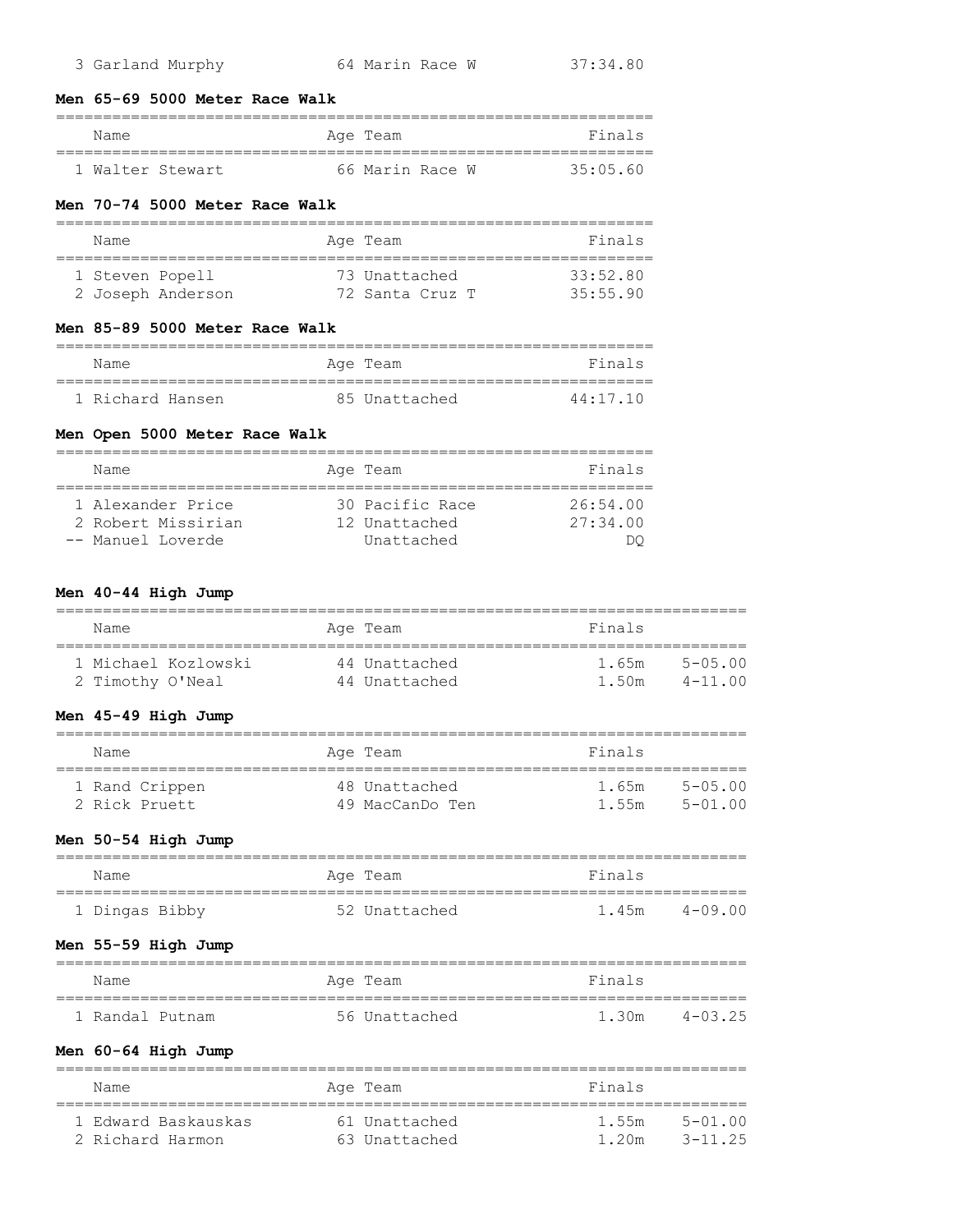# **Men 65-69 High Jump**

| Name                                               | Age Team                         | Finals                                        |                            |
|----------------------------------------------------|----------------------------------|-----------------------------------------------|----------------------------|
| ================================<br>1 Jack Squires | 67 Unattached                    | ==============================<br>1.35m       | $4 - 05.00$                |
| Men Open High Jump                                 |                                  |                                               |                            |
| ============================<br>Name               | Age Team                         | Finals<br>--------------------------          |                            |
| 1 Michael Staab                                    | 21 Unattached                    | 2.05m                                         | $6 - 08.75$                |
| 2 Jah Bennett                                      | 27 West Valley                   |                                               | 1.95m $6-04.75$            |
| 3 Andrew Bundy                                     | 31 San Francisco                 | 1.65m                                         | $5 - 05.00$                |
| Men 35-39 Pole Vault                               |                                  |                                               |                            |
| Name                                               | Age Team                         | Finals                                        |                            |
| -- Dimitry Yakoushkin                              | 35 Unattached                    | NΗ                                            |                            |
| Men 40-44 Pole Vault<br>===================        |                                  |                                               |                            |
| Name<br>==================================         | Age Team                         | Finals<br>___________________________________ |                            |
| -- Paul Friedenbach                                | 40 Unattached                    | ΝH                                            |                            |
| Men 45-49 Pole Vault                               |                                  | ------------------                            |                            |
| Name                                               | Age Team                         | Finals                                        |                            |
| 1 Daniel Besmer                                    | 48 Unattached                    | 4.40m                                         | $14 - 05.25$               |
| 11 Scott Strohmeyer                                | 45 Yolo Strider                  | J3.50m                                        | $11 - 05.75$               |
| Men 50-54 Pole Vault                               |                                  |                                               |                            |
| Name                                               | Age Team                         | Finals                                        |                            |
| 1 Chris Clarke                                     | 50 Unattached                    | 3.65m                                         | $11 - 11.75$               |
| 7 Gary Muhammad                                    | 51 Mission Valley                | J3.05m                                        | $10 - 00.00$               |
| 13 Dingas Bibby<br>-- Bernie Miller                | 52 Unattached<br>51 Unattached   | J2.15m<br>NH NH                               | $7 - 00.50$                |
| Men 55-59 Pole Vault                               |                                  |                                               |                            |
| Name                                               | Age Team                         | Finals                                        |                            |
|                                                    |                                  |                                               |                            |
| 1 Doug Osland                                      | 57 Golden West                   | 3.65m                                         | $11 - 11.75$               |
| 7 Sam McClellan<br>7 Mike Hochderffer              | 59 Tamalpa Runn<br>59 Unattached | J2.90m<br>J2.90m                              | $9 - 06.25$<br>$9 - 06.25$ |
| -- Randal Putnam                                   | 56 Unattached                    | NH                                            |                            |
| Men 60-64 Pole Vault                               |                                  |                                               |                            |
| Name                                               | Age Team                         | Finals                                        |                            |
| ;==================<br>5 Randy Hixon               | 63 The Outlaws                   | J3.05m                                        | $10 - 00.00$               |
| 7 Robert Bell                                      | 64 Unattached                    | J2.60m                                        | $8 - 06.25$                |
| Men 65-69 Pole Vault                               |                                  |                                               |                            |
| Name                                               | Age Team                         | Finals                                        |                            |

| Name             | Aae<br>'ream  |       |         |
|------------------|---------------|-------|---------|
|                  |               |       |         |
| 1 Bruce Hotaling | 68 Unattached | 2.75m | 9-00 25 |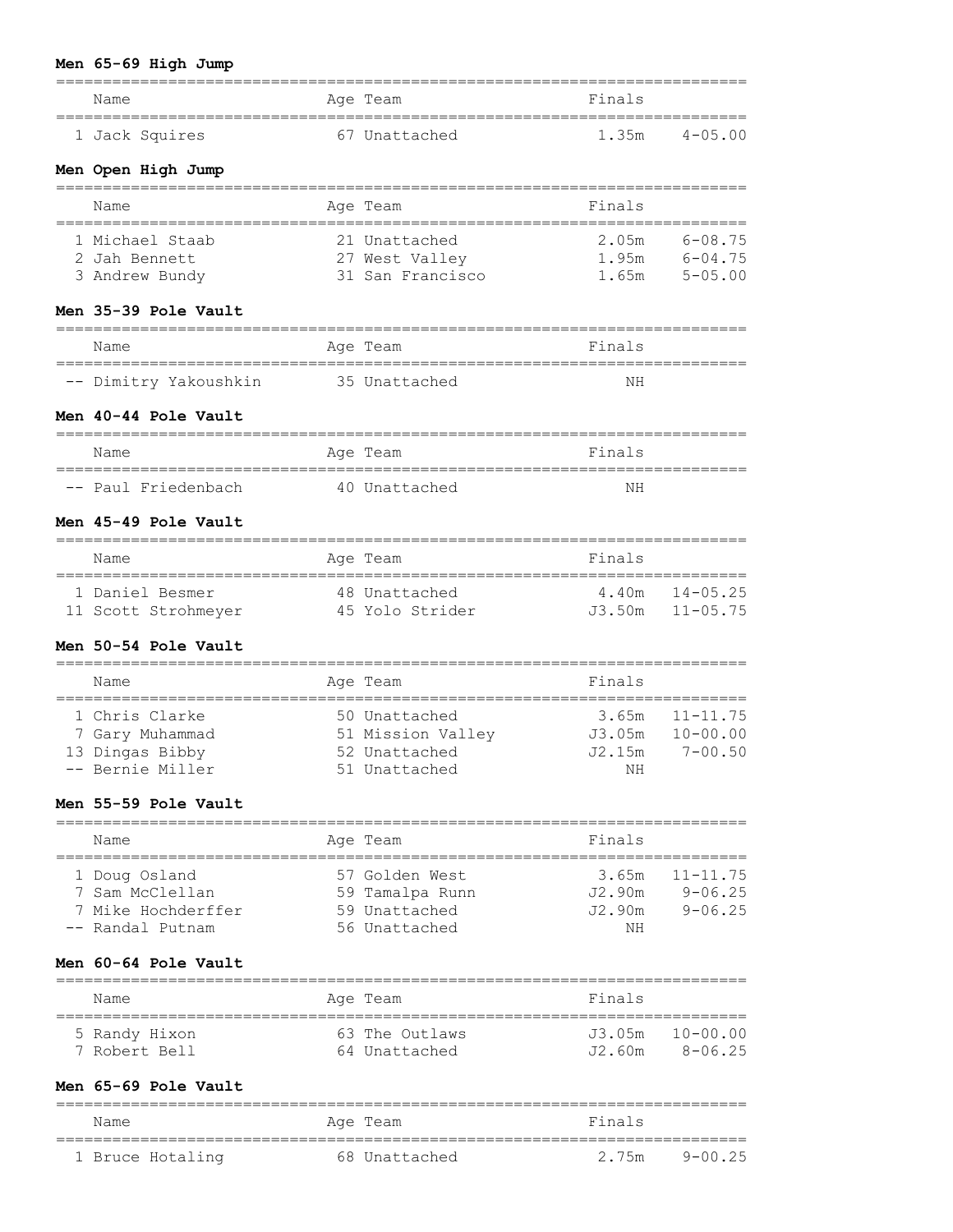| 12 Gary Wuest                                                                                     | 66 Golden West                                                                    | $J2.30m$ $7-06.50$                           |                   |                                                                              |
|---------------------------------------------------------------------------------------------------|-----------------------------------------------------------------------------------|----------------------------------------------|-------------------|------------------------------------------------------------------------------|
| Men 70-74 Pole Vault (corrected 6 June, 2012)                                                     |                                                                                   |                                              |                   |                                                                              |
| Name                                                                                              | Age Team                                                                          | Finals                                       |                   |                                                                              |
| 6 Arthur Ribbel                                                                                   | 70 North Coast                                                                    | J2.90m                                       |                   | $9 - 06.25$                                                                  |
| Men Open Pole Vault                                                                               |                                                                                   | ________________________________             |                   |                                                                              |
| Name<br>==================================                                                        | Age Team                                                                          | Finals<br>================================== |                   |                                                                              |
| 1 Alex Garcia<br>-- Brandon Elizondo<br>Thomas Sullivan<br>-- Edwin Irizarry<br>Thomas Dombrowski | 19 Unattached<br>18 Unattached<br>18 Unattached<br>21 Unattached<br>20 Unattached | 4.25m<br>NΗ<br>NΗ<br>NΗ<br>NΗ                |                   | $13 - 11.25$                                                                 |
| Men 35-39 Long Jump                                                                               |                                                                                   |                                              |                   |                                                                              |
| Name                                                                                              | Age Team                                                                          | Finals                                       | Wind              |                                                                              |
| 1 Dimitry Yakoushkin 35 Unattached                                                                |                                                                                   | 5.64m                                        |                   | $2.2$ 18-06.00                                                               |
| Men 40-44 Long Jump                                                                               |                                                                                   |                                              |                   |                                                                              |
| Name                                                                                              | Age Team                                                                          | Finals                                       | Wind              |                                                                              |
| 1 Curtis Moore<br>2 Harold Rucker<br>3 Mads Kruse<br>4 Michael Anderson                           | 44 Unattached<br>44 Unattached<br>43 Unattached<br>44 Unattached                  | 6.14m<br>6.06m<br>5.66m<br>5.48m             |                   | $1.8$ 20-01.75<br>$4.0$ 19-10.75<br>$2.4$ 18-07.00<br>$3.0 \quad 17 - 11.75$ |
| Men 45-49 Long Jump                                                                               |                                                                                   | :===============                             |                   |                                                                              |
| Name                                                                                              | Age Team                                                                          | Finals                                       | Wind              |                                                                              |
| 1 Rick Pruett<br>2 Doug Holland<br>3 Larry Manzano                                                | 49 MacCanDo Ten<br>48 Unattached<br>46 Unattached                                 | 5.85m<br>5.65m<br>3.67m                      | 2.1<br>2.7        | $19 - 02.50$<br>$18 - 06.50$<br>$2.3$ 12-00.50                               |
| Men 50-54 Long Jump                                                                               |                                                                                   |                                              |                   |                                                                              |
| Name                                                                                              | Age Team                                                                          | Finals                                       | Wind              |                                                                              |
| 1 Peter Chen                                                                                      | 54 Unattached                                                                     | 4.87m                                        | 0.7               | $15 - 11.75$                                                                 |
| Men 55-59 Long Jump                                                                               |                                                                                   |                                              |                   |                                                                              |
| Name                                                                                              | Age Team                                                                          | Finals                                       | Wind              |                                                                              |
| 1 Donald Watson<br>2 Doug Osland<br>3 Randal Putnam<br>4 Steve Chase                              | 57 Unattached<br>57 Golden West<br>56 Unattached<br>56 Unattached                 | 5.20m<br>5.16m<br>4.07m<br>3.50m             | 0.5<br>4.0<br>2.7 | $17 - 00.75$<br>1.2 16-11.25<br>13-04.25<br>$11 - 05.75$                     |
| Men 60-64 Long Jump<br>==============                                                             |                                                                                   |                                              |                   |                                                                              |
| Name                                                                                              | Age Team                                                                          | Finals                                       | Wind              |                                                                              |

 1 Richard Harmon 63 Unattached 3.47m 1.0 11-04.75 2 Robert Bell 64 Unattached 3.03m 0.6 9-11.25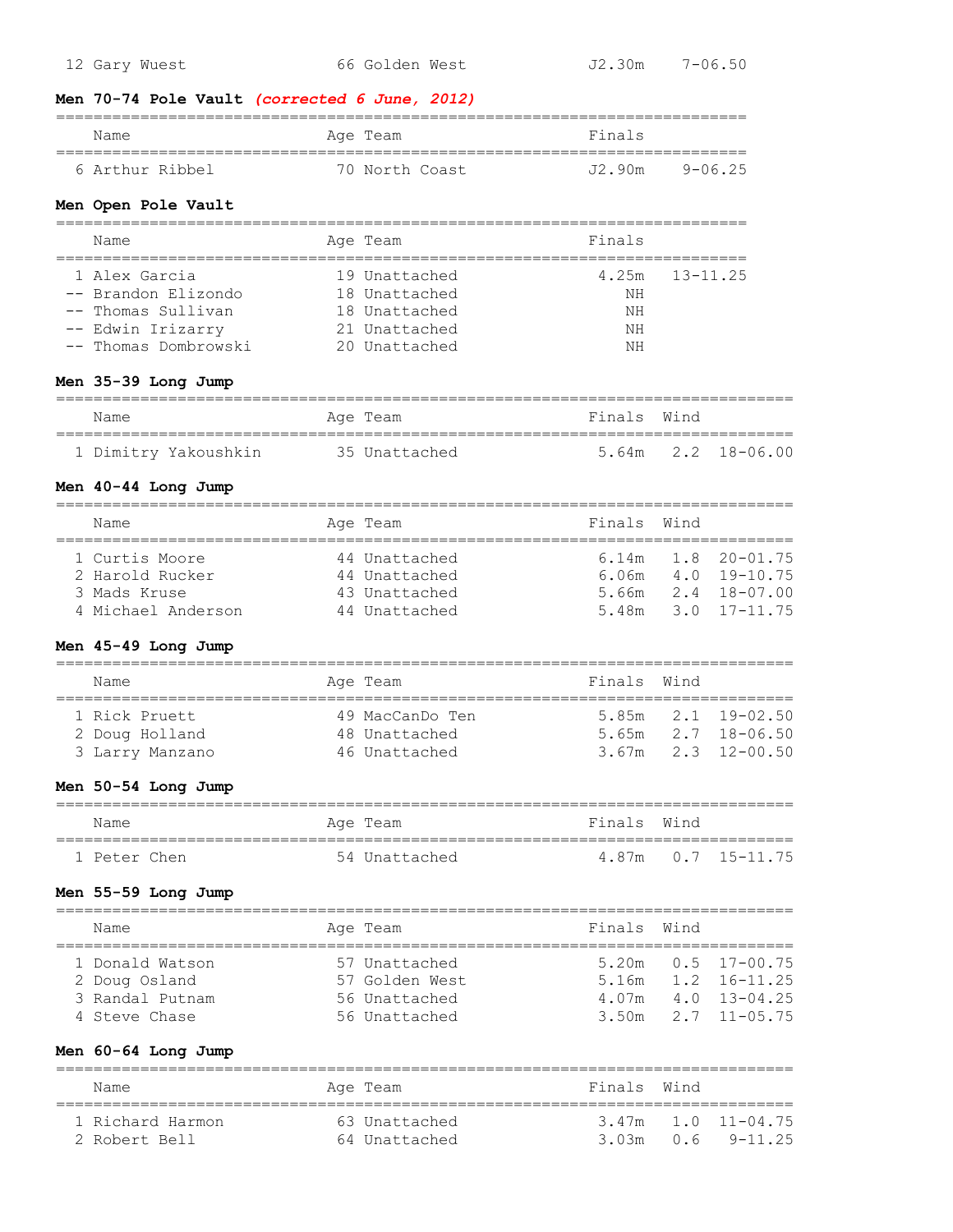# **Men 65-69 Long Jump**

| Name                  |            | Age Team           | Finals Wind |        |                         |
|-----------------------|------------|--------------------|-------------|--------|-------------------------|
| 1 James Hollister     |            | 67 Unattached      | 4.51m       | 2.8    | $14 - 09.75$            |
| Men 70-74 Long Jump   |            |                    |             |        |                         |
| Name                  |            | Age Team           | Finals      | Wind   |                         |
| -- Terry Rowan        |            | 71 Unattached      | FOUL        |        |                         |
| Men Open Long Jump    |            |                    |             |        |                         |
| Name                  |            | Age Team           | Finals      | Wind   |                         |
|                       |            |                    |             |        |                         |
| 1 Eric Fremd          |            | 24 Unattached      | 6.28m       | $-1.0$ | $20 - 07.25$            |
| 2 Ian Dildine         |            | 19 Sanger Strid    | 6.20m       | 0.5    | $20 - 04.25$            |
| 3 Blaine Glover       |            | Butte              | 5.89m       | 0.4    | $19 - 04.00$            |
| 4 Cameron Stephens    |            | 34 Unattached      | 5.88m       | 1.8    | $19 - 03.50$            |
| 5 Jordan Vaclavik     |            | Butte              |             |        | $5.51m -0.7$ 18-01.00   |
| 6 Andrew Bundy        |            | 31 San Francisco   | 5.07m       | 1.2    | $16 - 07.75$            |
| 7 Devin Yakouskin     |            | Unattached         | 2.66m       | 0.1    | $8 - 08.75$             |
| Men 35-39 Triple Jump |            |                    |             |        |                         |
| Name                  |            | Age Team           | Finals      | Wind   |                         |
| 1 Brandon Craven      |            | 37 Unattached      | 15.40m      |        | $1.8$ 50-06.25          |
| 2 Gabriel Enache      |            | 37 Unattached      | 11.13m      |        | $0.1$ 36-06.25          |
| Men 40-44 Triple Jump |            |                    |             |        |                         |
| Name                  |            | Age Team           | Finals      | Wind   |                         |
| 1 Harold Rucker       |            | 44 Unattached      | 12.11m      |        | $1.7$ 39-08.75          |
| 2 Curtis Moore        |            | 44 Unattached      | 11.83m      |        | $0.9$ 38-09.75          |
| 3 Michael Kozlowski   |            | 44 Unattached      | 8.82m       | $-0.4$ | $28 - 11.25$            |
| -- Timothy O'Neal     |            | 44 Unattached      | FOUL        |        |                         |
| Men 45-49 Triple Jump |            |                    |             |        |                         |
| Name                  |            | Age Team           | Finals      | Wind   |                         |
| 1 Doug Holland        |            | 48 Unattached      |             |        | 11.29m 2.8 37-00.50     |
| 2 Rand Crippen        |            | 48 Unattached      |             |        | $10.87m - 0.2$ 35-08.00 |
| Men 55-59 Triple Jump |            |                    |             |        |                         |
| Name                  |            | Age Team           | Finals      | Wind   |                         |
| 1 Randal Putnam       | ========== | 56 Unattached      | 7.94m       |        | $2.2$ $26 - 00.75$      |
| 2 Steve Chase         |            | 56 Unattached      | 7.31m       |        | $2.9$ $23-11.75$        |
| Men Open Triple Jump  |            |                    |             |        |                         |
| Name                  |            | Age Team           | Finals      | Wind   |                         |
| 1 Nkosinza Balumbu    |            | 25 Mission Valley  | 16.13m      |        | $1.4$ $52-11.00$        |
| 2 Eric Fremd          |            | 24 Unattached      | 14.17m      |        | $3.4$ 46-06.00          |
| 3 Mark Sasselli       |            | 20 Unattached      | 13.36m      |        | $5.4$ 43-10.00          |
| 4 Ian Dildine         |            | 19 Sanger Striders | 13.28m      |        | $1.8$ 43-07.00          |

5 Blaine Glover Butte 12.12m 4.1 39-09.25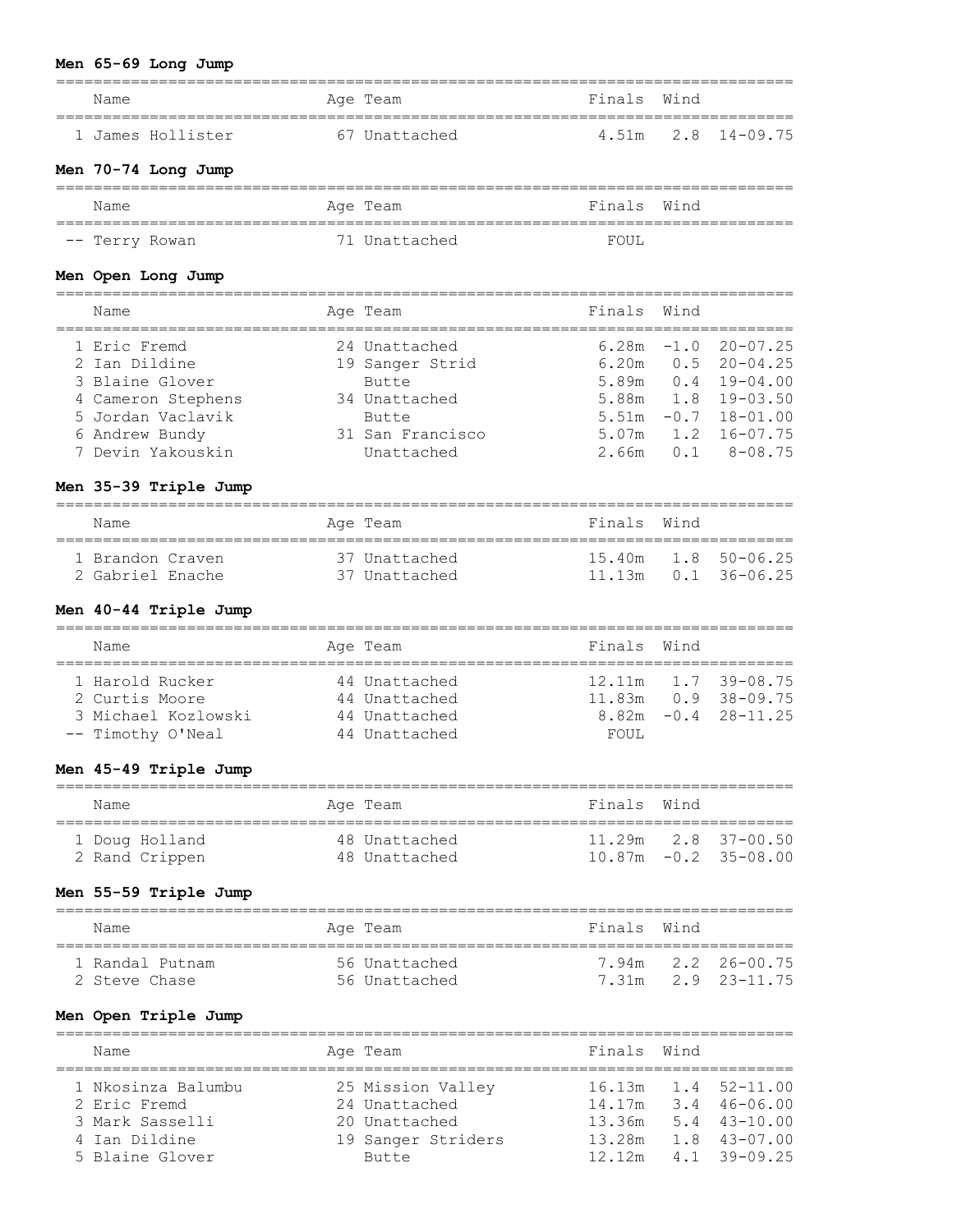#### **Men 35-39 Shot Put**

| Name                 | Age Team      | Finals |                     |
|----------------------|---------------|--------|---------------------|
| 1 Dimitry Yakoushkin | 35 Unattached |        | $11.87m$ $38-11.50$ |
| Men 50-54 Shot Put   |               |        |                     |
| Name                 | Age Team      | Finals |                     |

|                | 1 George Patterson | 51 Unattached | 11.66m 38-03.25 |                |
|----------------|--------------------|---------------|-----------------|----------------|
| 2 Ronald McKee |                    | 52 Unattached | 10.96m 35-11.50 |                |
| 3 Dingas Bibby |                    | 52 Unattached |                 | 9.83m 32-03.00 |

#### **Men 55-59 Shot Put**

| Name            |  | Age Team      | Finals |              |  |
|-----------------|--|---------------|--------|--------------|--|
|                 |  |               |        |              |  |
| 1 Daniel Lloyd  |  | 58 Unattached | 11.09m | $36 - 04.75$ |  |
| 2 Gary Schmidt  |  | 59 Unattached | 10.90m | $35 - 09.25$ |  |
| 3 Randal Putnam |  | 56 Unattached | 9.06m  | $29 - 08.75$ |  |
| 4 Steve Chase   |  | 56 Unattached | 8 14m  | 26-08.50     |  |

#### **Men 60-64 Shot Put**

| Name              | Age Team      | Finals              |
|-------------------|---------------|---------------------|
| 1 Ken Kirschenman | 60 Unattached | $13.50m$ $44-03.50$ |
| 2 Robert Carlsen  | 64 Unattached | 10.86m 35-07.75     |

==========================================================================

### **Men 65-69 Shot Put**

| Name                           | Age Team                         | Finals                                |
|--------------------------------|----------------------------------|---------------------------------------|
| 1 Gary Wuest<br>2 Dennis Duffy | 66 Golden West<br>69 Golden West | $10.15m$ $33-03.75$<br>7.11m 23-04.00 |

#### **Men 70-74 Shot Put**

| Name               | Age Team        | Finals         |  |  |  |
|--------------------|-----------------|----------------|--|--|--|
| 1 Jerry Armon      | 70 Golden West  | 9 20m 30-02 25 |  |  |  |
| 2 George Patterson | 74 Running Diva | 7.64m 25-00.75 |  |  |  |

#### **Men 75-79 Shot Put**

| Name           | Age Team      | Finals         |  |  |  |  |
|----------------|---------------|----------------|--|--|--|--|
| 1 Ken Tronstad | 76 Unattached | 8.85m 29-00.50 |  |  |  |  |

### **Men 85-89 Shot Put**

| Name             | Age Team      | Finals             |  |  |  |
|------------------|---------------|--------------------|--|--|--|
| 1 Harry Siitonen | 86 Unattached | $3.35m$ $11-00.00$ |  |  |  |

# **Men Open Shot Put**

| Name            | Age Team      | Finals             |  |  |  |  |
|-----------------|---------------|--------------------|--|--|--|--|
| 1 William Trwin | 19 Unattached | 18.51m<br>60-08.75 |  |  |  |  |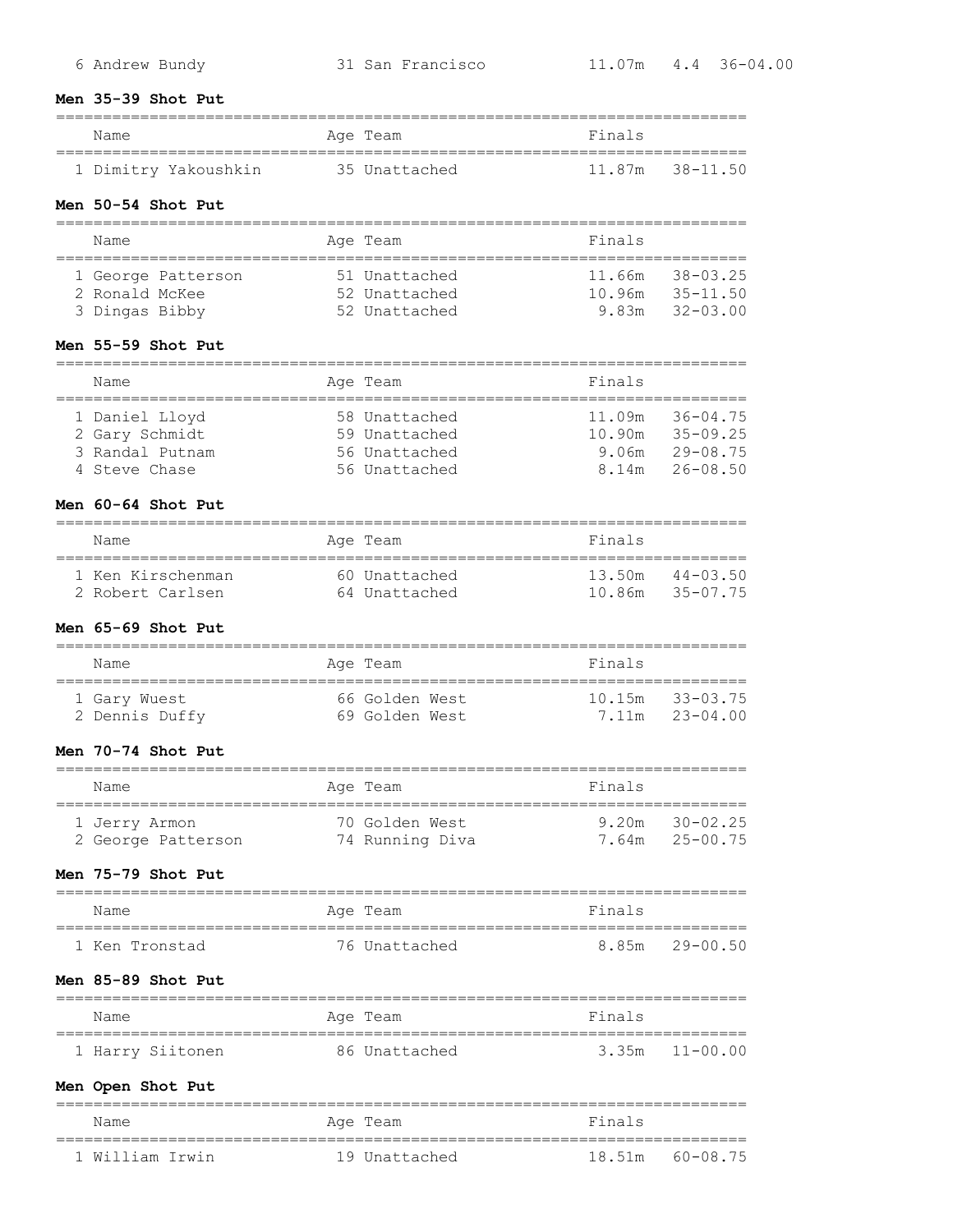| 2 Josh Uikilifi   | 21 Unattached   | 15.50m | $50 - 10.25$ |
|-------------------|-----------------|--------|--------------|
| 3 Austin Sahs     | 16 Golden State | 15.07m | 49-05.50     |
| 4 Ben Parodi      | 19 Unattached   | 14.76m | 48-05.25     |
| 5 Jonathan Davies | 17 The World Th | 12.36m | 40-06.75     |

#### **Men 35-39 Discus Throw**

| Name             | Age Team             | Finals |           |  |  |  |
|------------------|----------------------|--------|-----------|--|--|--|
|                  |                      |        |           |  |  |  |
| 1 Gabriel Enache | ' Unattached<br>7. Y | 29 36m | $96 - 04$ |  |  |  |

# **Men 45-49 Discus Throw**

| Name             | Age Team      | Finals               |  |  |  |  |
|------------------|---------------|----------------------|--|--|--|--|
| 1 Cameron Bolles | 48 Unattached | 51.65m<br>$169 - 05$ |  |  |  |  |

#### **Men 50-54 Discus Throw**

| Name               |  | Age Team        | Finals |            |  |  |
|--------------------|--|-----------------|--------|------------|--|--|
| 1 John Ortman      |  | 51 Revolution E | 37.93m | $124 - 05$ |  |  |
| 2 George Patterson |  | 51 Unattached   | 37.84m | $124 - 02$ |  |  |
| 3 Larry Munski     |  | 52 Golden West  | 34.25m | $112 - 04$ |  |  |
| 4 Dingas Bibby     |  | 52 Unattached   | 31.92m | $104 - 09$ |  |  |
| 5 Andrew Arce      |  | 54 Unattached   | 20.93m | 68-08      |  |  |

# **Men 55-59 Discus Throw**

| Name                 | Age Team        | Finals |            |
|----------------------|-----------------|--------|------------|
| 1 Ralph Fruguglietti | 57 So Cal Track | 51.78m | $169 - 10$ |
| 2 Gary Schmidt       | 59 Unattached   | 35.00m | $114 - 10$ |
| 3 Greg Canfield      | 56 Unattached   | 34.02m | $111 - 07$ |
| 4 Lonnie Crider      | 57 Unattached   | 30.68m | $100 - 08$ |
| 5 Daniel Lloyd       | 58 Unattached   | 27.89m | $91 - 06$  |

### **Men 60-64 Discus Throw**

| Name              | Age Team      | Finals |            |
|-------------------|---------------|--------|------------|
| 1 Ken Kirschenman | 60 Unattached | 47.36m | $155 - 04$ |
| 2 Thomas Fahey    | 64 Unattached | 44.97m | $147 - 06$ |
| 3 Bill Victorino  | 63 Unattached | 43.75m | $143 - 06$ |
| 4 Gerald Prnjak   | 62 Unattached | 43.32m | $142 - 01$ |
| 5 James Doyle     | 62 Unattached | 37.98m | $124 - 07$ |
| 6 Gary Kemlenson  | 63 Ucsc Slugs | 30.26m | $99 - 03$  |
| 7 Robert Carlsen  | 64 Unattached | 28.13m | $92 - 03$  |

#### **Men 65-69 Discus Throw**

| Finals<br>Name<br>Age Team               |            |
|------------------------------------------|------------|
|                                          |            |
| 35.91m<br>66 Golden West<br>1 Gary Wuest | $117 - 10$ |

# Men 70-74 Discus Throw

| Name               | Age Team        | Finals |           |
|--------------------|-----------------|--------|-----------|
| 1 Jerry Armon      | 70 Golden West  | 27.56m | $90 - 05$ |
| 2 George Patterson | 74 Running Diva | 25.81m | $84 - 08$ |
| 3 Felix West       | 74 Unattached   | 18.32m | $60 - 01$ |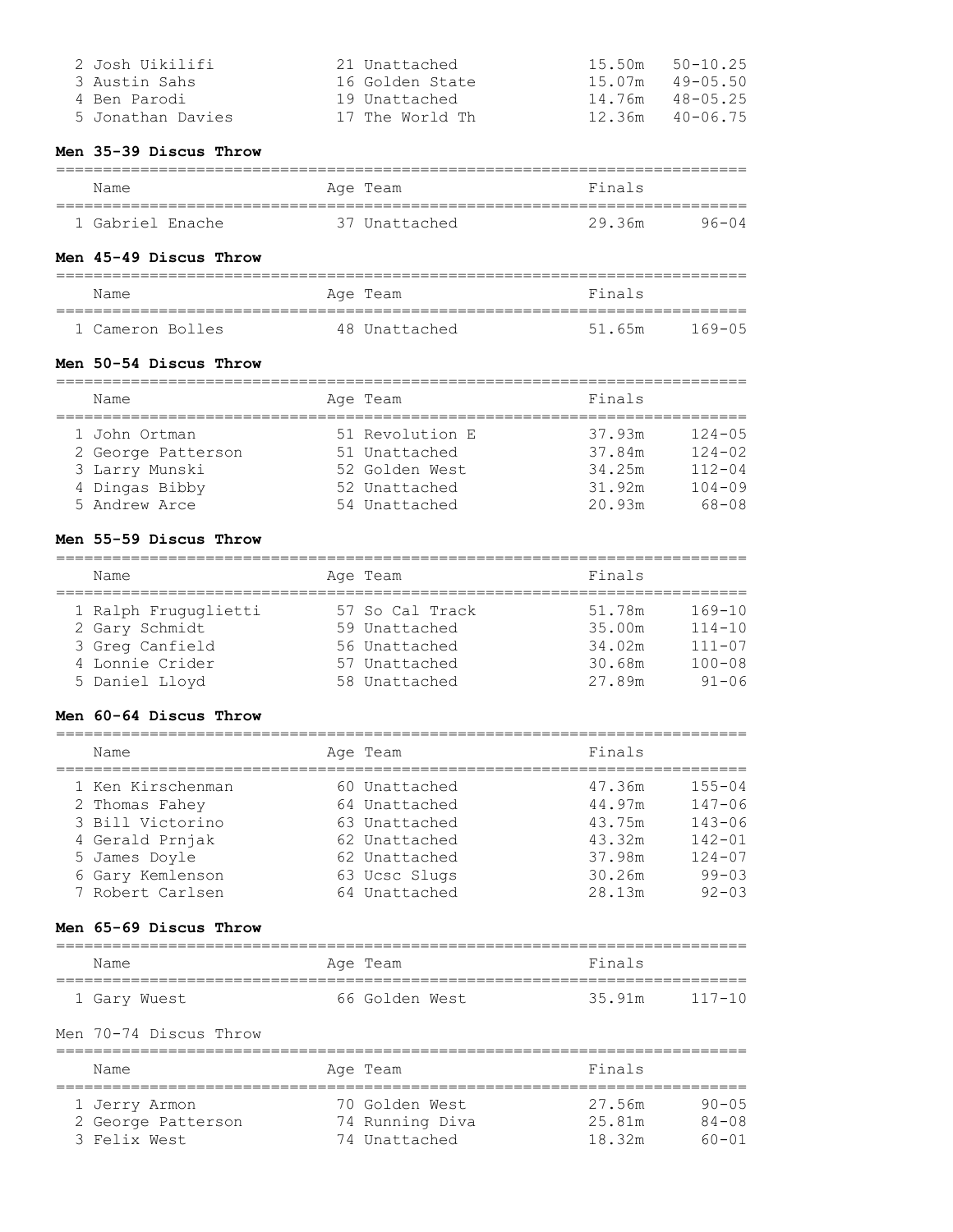### Men 75-79 Discus Throw

| Name<br>.------------------------------------          | Age Team                                        | Finals                                     |                          |
|--------------------------------------------------------|-------------------------------------------------|--------------------------------------------|--------------------------|
| 1 Ken Tronstad                                         | 76 Unattached                                   | 27.34m                                     | $89 - 08$                |
| Men 85-89 Discus Throw                                 |                                                 |                                            |                          |
| Name                                                   | Age Team                                        | Finals<br>;=============================== |                          |
| 1 Jared Hagar<br>2 Charles Olaires<br>3 Harry Siitonen | 29 Unattached<br>22 Unattached<br>86 Unattached | 12.81m<br>$12.03m$ $39-06$<br>8.54m 28-00  | $42 - 00$                |
| Men Open Discus Throw<br>------------                  |                                                 |                                            |                          |
| Name                                                   | Age Team                                        | Finals                                     |                          |
| 1 Jason Young<br>2 Jarred Rome                         | 31 Unattached<br>35 Nike                        | 63.35m<br>59.26m                           | $207 - 10$<br>$194 - 05$ |
| 3 Mike Torie<br>4 William Irwin                        | 26 Unattached<br>19 Unattached                  | 58.51m<br>56.44m                           | $191 - 11$<br>$185 - 02$ |
| 5 Lance Brooks                                         | 28 Nike                                         | 56.35m                                     | $184 - 10$               |
| 6 Jared Schuurmans<br>7 Colin Quirke                   | 24 Team Nebraska<br>21 Unattached               | 56.28m<br>54.14m                           | $184 - 08$<br>$177 - 07$ |
| 8 Gregory Garza<br>9 Aaron Neighbour                   | 27 Unattached<br>Australia                      | 54.03m<br>52.37m                           | $177 - 03$<br>$171 - 10$ |
| 10 David Endler                                        | 27 Unattached                                   | 51.05m<br>$\sim$ $\sim$ $\sim$             | $167 - 06$               |

| 1 Jason Young          | 31 Unattached    | 63.35m | $207 - 10$ |
|------------------------|------------------|--------|------------|
| 2 Jarred Rome          | 35 Nike          | 59.26m | $194 - 05$ |
| 3 Mike Torie           | 26 Unattached    | 58.51m | $191 - 11$ |
| 4 William Irwin        | 19 Unattached    | 56.44m | $185 - 02$ |
| 5 Lance Brooks         | 28 Nike          | 56.35m | $184 - 10$ |
| 6 Jared Schuurmans     | 24 Team Nebraska | 56.28m | $184 - 08$ |
| 7 Colin Quirke         | 21 Unattached    | 54.14m | $177 - 07$ |
| 8 Gregory Garza        | 27 Unattached    | 54.03m | $177 - 03$ |
| 9 Aaron Neighbour      | Australia        | 52.37m | $171 - 10$ |
| 10 David Endler        | 27 Unattached    | 51.05m | $167 - 06$ |
| 11 Jacob Budwig        | 20 Unattached    | 48.72m | $159 - 10$ |
| 12 Austin Sahs         | 16 Golden State  | 46.63m | $153 - 00$ |
| 13 Andrew Bartsch      | 19 Unattached    | 46.19m | $151 - 06$ |
| 14 Frankie Martinez    | 20 Unattached    | 44.77m | $146 - 10$ |
| 15 Andrew van Straaten | 26 Unattached    | 40.71m | $133 - 07$ |
| 16 Ben Parodi          | 19 Unattached    | 40.61m | $133 - 03$ |
| 17 Jonathan Davies     | 17 The World Th  | 39.98m | $131 - 02$ |
| 18 Charles Olaires     | 22 Unattached    | 36.09m | $118 - 05$ |

# **Men 35-39 Hammer Throw**

| Name                   | Age Team        | Finals |            |
|------------------------|-----------------|--------|------------|
| 1 Kevin Eubanks        | 39 Unattached   | 44.80m | $147 - 00$ |
| Men 40-44 Hammer Throw |                 |        |            |
| Name                   | Age Team        | Finals |            |
| 1 Nick White           | 43 Unattached   | 50.81m | $166 - 08$ |
| Men 45-49 Hammer Throw |                 |        |            |
| Name                   | Age Team        | Finals |            |
| 1 Mike Curry           | 45 Golden State | 35.72m | $117 - 02$ |
| Men 50-54 Hammer Throw |                 |        |            |

| Name                                              | Age Team                                           | Finals                                                           |
|---------------------------------------------------|----------------------------------------------------|------------------------------------------------------------------|
| 1 Ronald McKee<br>2 John Ortman<br>3 Larry Munski | 52 Unattached<br>51 Revolution E<br>52 Golden West | 36.28m<br>119-00<br>$113 - 01$<br>34.48m<br>32.25m<br>$105 - 10$ |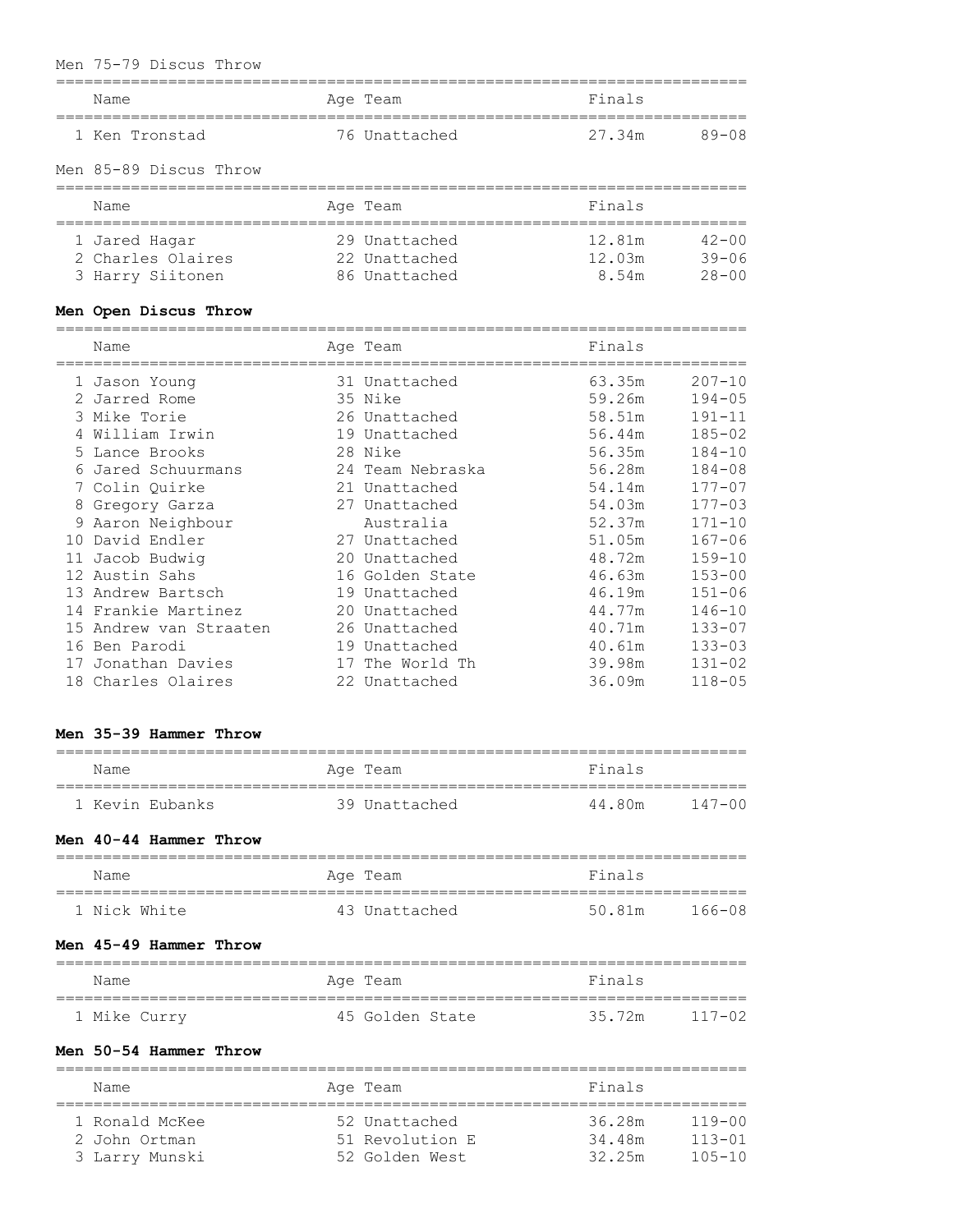#### **Men 55-59 Hammer Throw**

|   | Name<br>====================================   |                  | Age Team                       | Finals<br>__________________         |                          |
|---|------------------------------------------------|------------------|--------------------------------|--------------------------------------|--------------------------|
|   | 1 Gary Schmidt                                 |                  | 59 Unattached                  | 35.35m                               | $116 - 00$               |
|   | 2 Geoff Foley                                  |                  | 56 Ucsc Slugs                  | 25.65m                               | $84 - 02$                |
|   | 3 Daniel Lloyd                                 |                  | 58 Unattached                  | 19.54m                               | $64 - 01$                |
|   | Men 60-64 Hammer Throw                         |                  |                                |                                      |                          |
|   | Name<br>.====================                  |                  | Age Team                       | Finals                               |                          |
|   | 1 Gary Kemlenson                               |                  | 63 Ucsc Slugs                  | 31.58m                               | $103 - 07$               |
|   | 2 Gary John                                    |                  | 63 Golden West                 | 31.40m                               | $103 - 00$               |
|   | 3 Robert Carlsen                               |                  | 64 Unattached                  | 28.95m                               | $95 - 00$                |
|   | Men 70-74 Hammer Throw                         |                  |                                |                                      |                          |
|   | Name                                           |                  | Age Team                       | Finals                               |                          |
|   | 1 Edward Burke                                 |                  | 72 Unattached                  | 54.46m                               | $178 - 08$               |
|   | 2 George Patterson                             |                  | 74 Running Diva                | 25.40m                               | 83-04                    |
|   | 3 Felix West                                   |                  | 74 Unattached                  | 20.37m                               | 66-10                    |
|   | Men 75-79 Hammer Throw<br>==================== | ================ |                                | ----------------                     |                          |
|   | Name<br>====================================   |                  | Age Team                       | Finals                               |                          |
|   | 1 Ken Tronstad                                 |                  | 76 Unattached                  | 25.83m                               | $84 - 09$                |
|   | Men Open Hammer Throw                          |                  |                                |                                      |                          |
|   | Name                                           | ==============   | Age Team                       | Finals<br>========================== |                          |
|   | 1 Zechariah Whittington                        |                  | 32 Unattached                  | 61.21m                               | $200 - 10$               |
|   | 2 Isaac Dan                                    |                  | 18 Unattached                  | 59.74m                               | $196 - 00$               |
|   | 3 Zach Hazen                                   |                  | 28 Unattached                  | 58.94m                               | $193 - 04$               |
|   | 4 Rod Dash                                     |                  | 21 Unattached                  | 53.86m                               | $176 - 08$               |
| 5 | Tyler Lamott<br>6 Frankie Martinez             |                  | 19 Unattached<br>20 Unattached | 50.61m<br>48.02m                     | $166 - 00$<br>$157 - 06$ |
|   | 7 Austin Sahs                                  |                  | 16 Golden State                | 39.38m                               | $129 - 02$               |
|   | 8 James Mise                                   |                  | Ucsc Slugs                     | 33.02m                               | $108 - 04$               |
|   | 9 Jared Hagar                                  |                  | 29 Unattached                  | 32.38m                               | $106 - 03$               |
|   | Men 35-39 Javelin Throw                        |                  |                                |                                      |                          |
|   | Name                                           |                  | Age Team                       | Finals                               |                          |
|   | 1 Gabriel Enache                               |                  | 37 Unattached                  | 43.28m                               | $142 - 00$               |
|   | Men 40-44 Javelin Throw                        |                  |                                |                                      |                          |
|   | Name                                           |                  | Age Team                       | Finals                               |                          |
|   | 1 Aaron Castillo                               |                  | 41 San Francisco               | 26.20m                               | $85 - 11$                |
|   | Men 45-49 Javelin Throw                        |                  |                                |                                      |                          |
|   | Name                                           |                  | Age Team                       | Finals                               |                          |
|   | 1 Michael Barry                                |                  | 48 Unattached                  | 41.93m                               | $137 - 07$               |

2 Gregory Zunino 46 Reno Tahoe A 39.06m 128-02